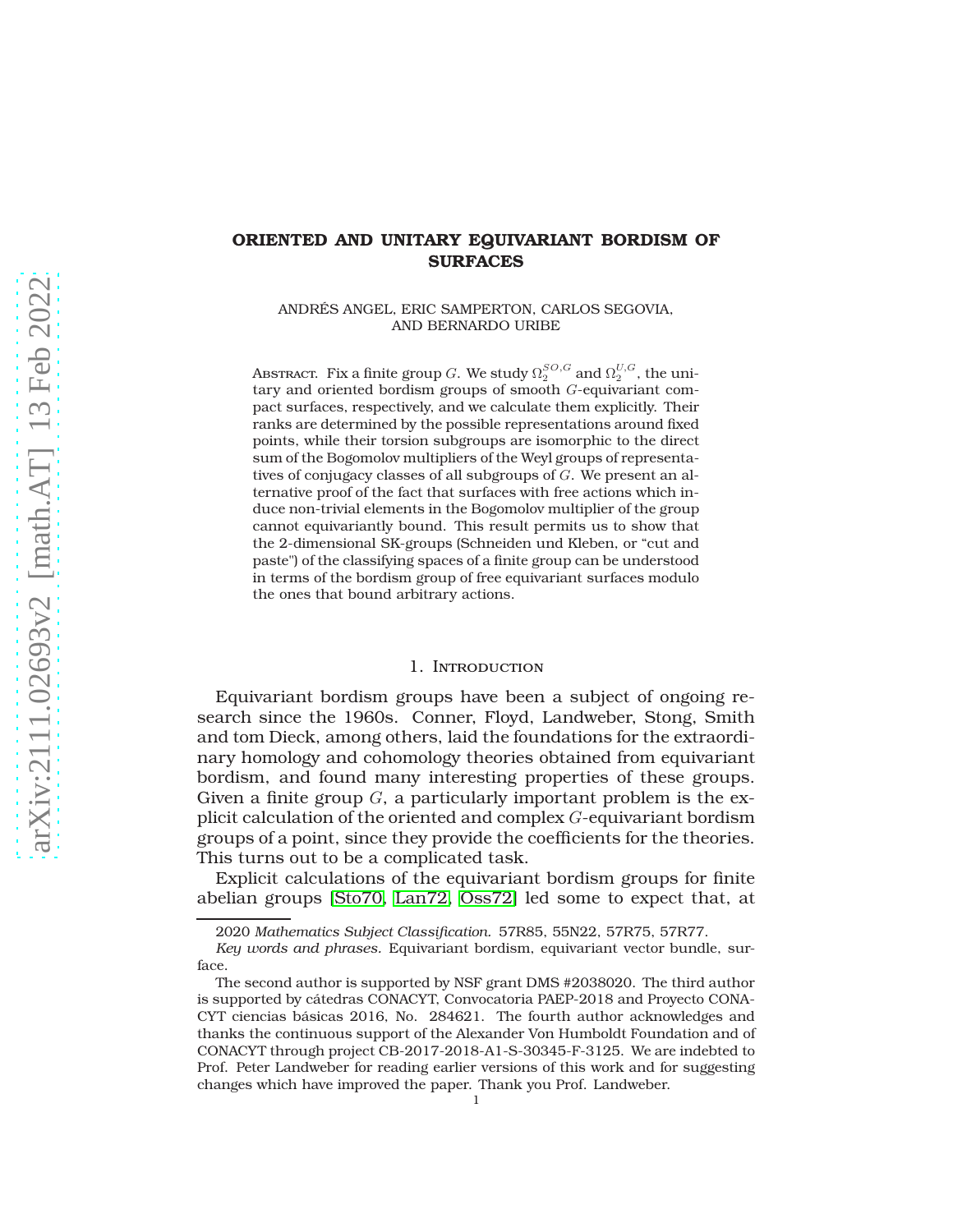least in the unitary case, equivariant bordism groups are always a free module over the unitary bordism ring for any finite group  $G$  (see [\[Row80,](#page-27-2) Page 1], [\[May96,](#page-27-3) §XXVIII.5], [\[GM97,](#page-27-4) Conj. 1.2]). This belief was confirmed for general abelian groups [\[Löf74\]](#page-27-5) [\[May96,](#page-27-3) §XXVIII, Thm. 5.1] and for metacyclic groups [\[Row80\]](#page-27-2), and therefore it was conjectured that for any finite group this was the case. This conjecture remained dormant for some years and it was recalled by the third author in his 2018 ICM Lecture [\[Uri18\]](#page-28-1) where he coined it "The evenness conjecture in equivariant unitary bordism".

When the evenness conjecture holds true for a group  $G$ , it implies that the G-equivariant unitary bordism ring is torsion-free. In particular, any unitary manifold with a free action of a finite group that generates a torsion class in the unitary bordism group of free actions would bound equivariantly. This has always been the first step for proving the evenness conjecture, namely, to construct explicit equivariant manifolds whose boundaries are the desired generators of the equivariant unitary bordism groups of free actions.

In the case of surfaces, the evenness conjecture would imply that all oriented surfaces with orientation preserving free actions bound equivariantly (note that if an oriented surface with orientation preserving free action does not bound equivariantly, then the class of the difference of this surface with G-times the quotient surface induces a non-trivial torsion class in the reduced G-equivariant unitary bordism group). The third author in joint work with Dominguez [\[SD20\]](#page-28-2) showed that indeed this was the case for abelian, dihedral, symmetric and alternating groups. Nevertheless, it fails to be true in general. It has been recently shown by the second author that there is an obstruction class for an oriented surface with an orientation preserving free action to bound equivariantly [\[Sam20,](#page-27-6) [Sam21\]](#page-27-7), and this obstruction class lies in the Bogomolov multiplier of the group [\[Bog87,](#page-26-0) [Kun10\]](#page-27-8) (the Bogomolov multiplier of a finite group consists of the classes of the Schur multiplier  $H^2(G, \mathbb{C}^*)$  that vanish once restricted to any abelian subgroup; the homological version of the Bogomolov multiplier is the quotient of the second integral homology of the group by the classes generated by two dimensional tori [\[Mor12\]](#page-27-9)). This result implies that indeed there are torsion classes in the equivariant unitary bordism groups and therefore that the evenness conjecture in equivariant unitary bordism is false in general. The evenness conjecture might then be restated instead as a classification question, namely: *Which finite groups satisfy the evenness conjecture in equivariant unitary bordism?*

In this work we focus on the calculation of the oriented and the unitary G-equivariant bordism groups for compact surfaces. We use the fixed point construction methods developed in [\[Row78\]](#page-27-10) to determine the rank of the equivariant bordism groups, and then, we use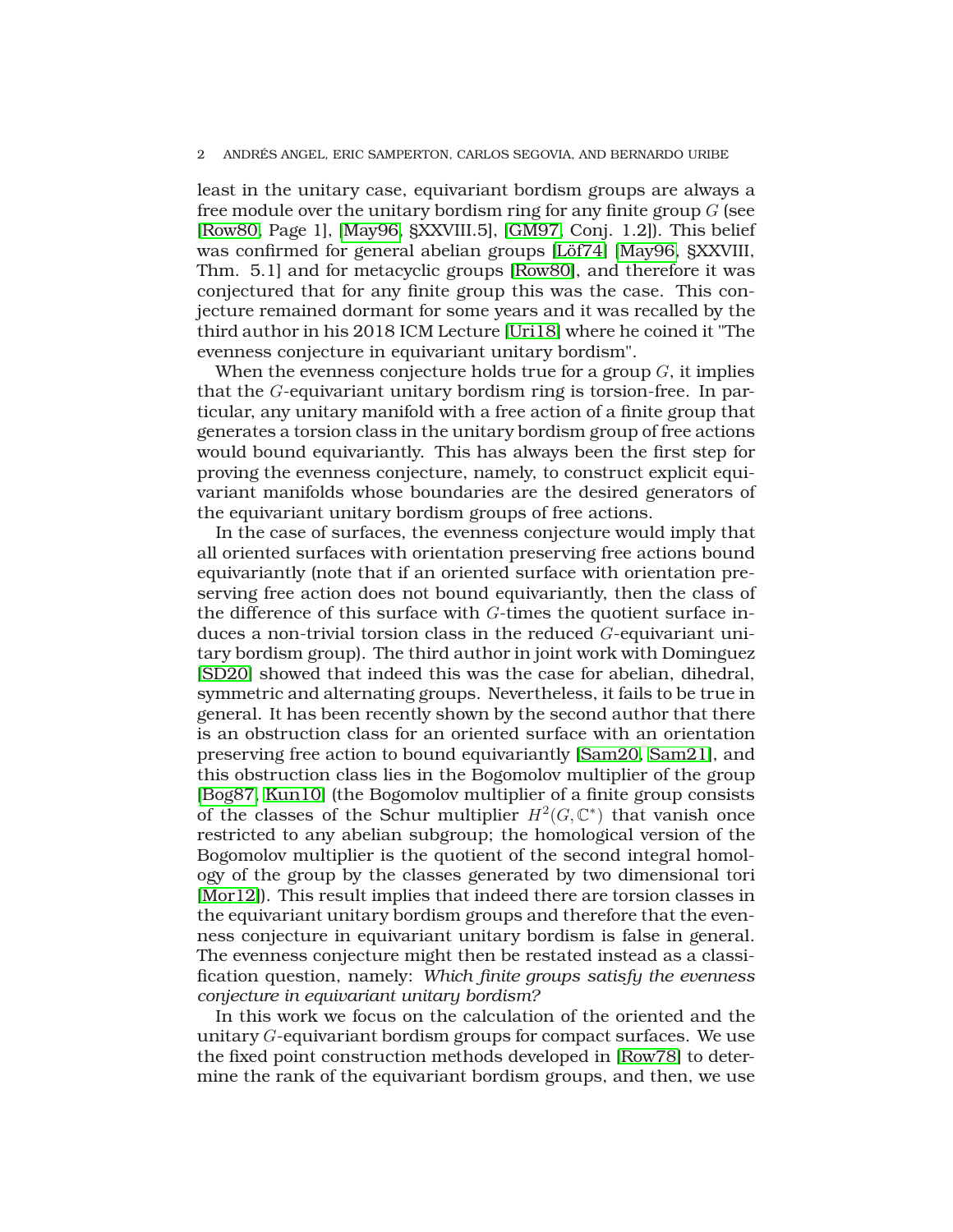the explicit generators of the equivariant bordism groups for adjacent families in dimension 3 in order to determine which equivariant surfaces bound. In Theorem [4.17](#page-18-0) we present a generalization to all finite groups of the result shown by the second author in [\[Sam20\]](#page-27-6), which states that the obstruction class for equivariantly bounding an oriented surface with free action is the element in the Bogomolov multiplier of the group that the surface defines. The Conner-Floyd spectral sequence will then allow us to determine the torsion group in the equivariant bordism group of surfaces. Our main result is:

**Theorem. [4.27.](#page-20-0)** Let  $G$  be a finite group and  $\mathrm{Tor}_{\mathbb{Z}}(\Omega_2^G)$  the torsion *subgroup of the unitary or oriented* G*-equivariant bordism of surfaces*  $\Omega_2^G.$  Then there is a canonical isomorphism

$$
\bigoplus_{(K)} \tilde{B}_0(W_K) \cong \mathrm{Tor}_{\mathbb{Z}}(\Omega_2^G)
$$

*where*  $(K)$  *runs over all conjugacy classes of subgroups of*  $G$ *,*  $W_K =$  $N_G K/K$  and  $\tilde{B}_0(W_K)$  is the homology version of the Bogomolov multi*plier of the group*  $W_K$ .

With the torsion group in hand, we describe explicitly in Theorem [4.34](#page-21-0) the G-equivariant bordism groups of surfaces, unitary and oriented.

Since there are infinitely many groups with non-trivial Bogomolov multipliers, we conclude that there are infinitely many groups which do not satisfy the evenness conjecture in equivariant unitary bordism. On the other hand, there are also infinitely many groups G whose G-equivariant unitary bordism group of surfaces is a free abelian group, thus implying that these groups may still satisfy the evenness conjecture for equivariant unitary bordism.

We use our previous calculations to interpret which equivariant surfaces bound in terms of the SK relation (cutting and pasting from the German *Schneiden und Kleben*). The study of invariants under cutting and pasting started with the characterization by Jänich [\[Jän69,](#page-27-11) [Jän68\]](#page-27-12) of invariants with the additive properties of the Euler characteristic and the signature, and it was further developed with the introduction of the SK-groups of a space in the book [\[KKNO73\]](#page-27-13). The SK-groups of a space can be understood as the groups of equivalence classes of manifolds with continuous maps to the space subject to the equivalence relation given by *cutting and pasting*. The 2-dimensional  $SK$ -groups of  $BG$  can be understood in terms of cutting and pasting surfaces with free G-actions. The SK-groups of BG were studied in [\[KKNO73\]](#page-27-13) and were identified in [\[Neu75,](#page-27-14) Thm. 2] with the second integral homology group of BG modulo the toral classes (as far as we know this is the first reference where the homological Bogomolov multiplier appears).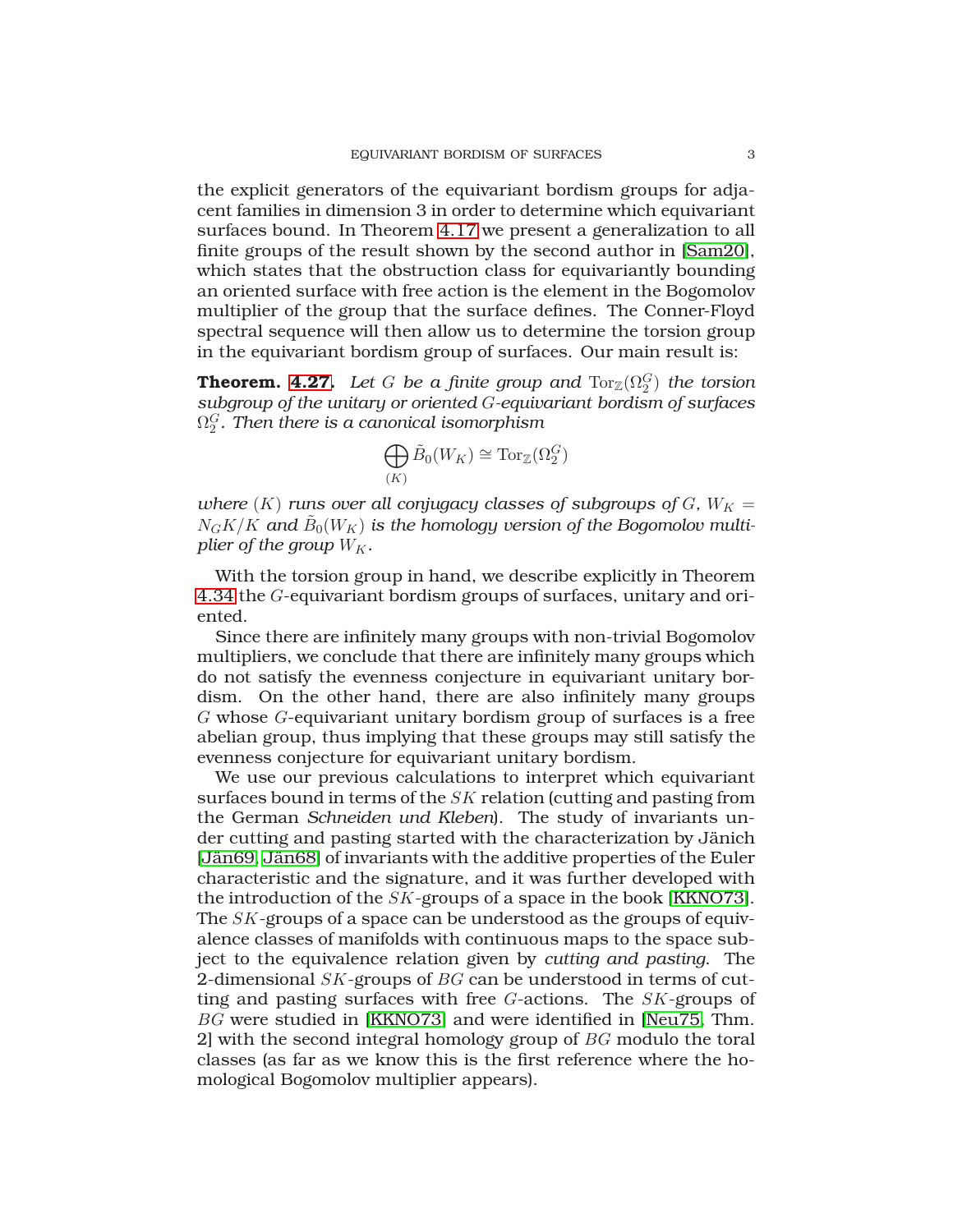We finish this work with the study of two explicit groups of order 64 and 243 respectively whose Bogomolov multipliers are nontrivial. We sketch why both groups possess non-trivial Bogomolov multipliers and we give explicit homomorphisms from the fundamental group of a genus 2 surface to both groups that define the desired surfaces with free actions that do not bound equivariantly. These constructions allow us to give explicit generators for the torsion subgroup of the equivariant unitary bordism groups for both groups.

### 2. Preliminaries

2.1. **Equivariant bordism.** Let G be a finite group and consider compact manifolds endowed with smooth actions of the group G preserving either the orientation or the unitary (tangentially stable complex) structure. Following the notation of Stong [\[Sto70\]](#page-28-0), denote by  $\Omega_*^G$  either the bordism ring  $\Omega_*^{SO,G}$  of  $G$ -equivariant oriented manifolds or the bordism ring  $\Omega^{U,G}_{*}$  of  $G$ -equivariant unitary (tangentially stable complex) manifolds. Whenever the upper script SO or U is not specified, it means that the construction and results apply to both homology theories.

2.2. **Equivariant bordism for families.** The study of the equivariant bordism groups led Conner and Floyd to restrict their attention to manifolds with prescribed isotropy groups [\[CF64,](#page-26-1) [CF66\]](#page-26-2). The allowed isotropy groups are therefore organized in families of subgroups of G which are closed under conjugation and under taking subgroups. For any such family of subgroups  $\mathcal F$  there is a classifying G-space  $E\mathcal{F}$  for actions whose isotropy groups lie on  $\mathcal{F}$ . This G-space is characterized by its properties on fixed points sets, namely, the fixed point set  $E\mathcal{F}^H$  is contractible whenever  $H\in\mathcal{F}$  and empty otherwise. The construction of  $E\mathcal{F}$  can be carried out in such a way that an inclusion of families  $\mathcal{F}' \subset \mathcal{F}$  induces a G-cofibration  $E\mathcal{F}' \to E\mathcal{F}$ [\[tD87,](#page-28-3) §1.6].

The equivariant bordism groups  $\Omega_*^G\{{\cal F},{\cal F}'\}$  for a pair of families  $\mathcal{F}'\subset\mathcal{F}$  are the bordism groups of G-equivariant compact manifolds with boundary  $(M, \partial M)$  such that the isotropy groups of M lie in  $F$  and the isotropy groups of its boundary  $\partial M$  lie in  $\mathcal{F}'$ . Following [\[tD72,](#page-28-4) p.310] one may define the bordism of groups for a pair of  $G$ -spaces  $(X, A)$  and a pair of families as follows

$$
(2.1) \qquad \Omega_*^G\{\mathcal{F},\mathcal{F}'\}(X,A):=\Omega_*^G(X\times E\mathcal{F},X\times E\mathcal{F}'\cup A\times E\mathcal{F});
$$

or equivalently, using a more geometrical description [\[Sto70\]](#page-28-0).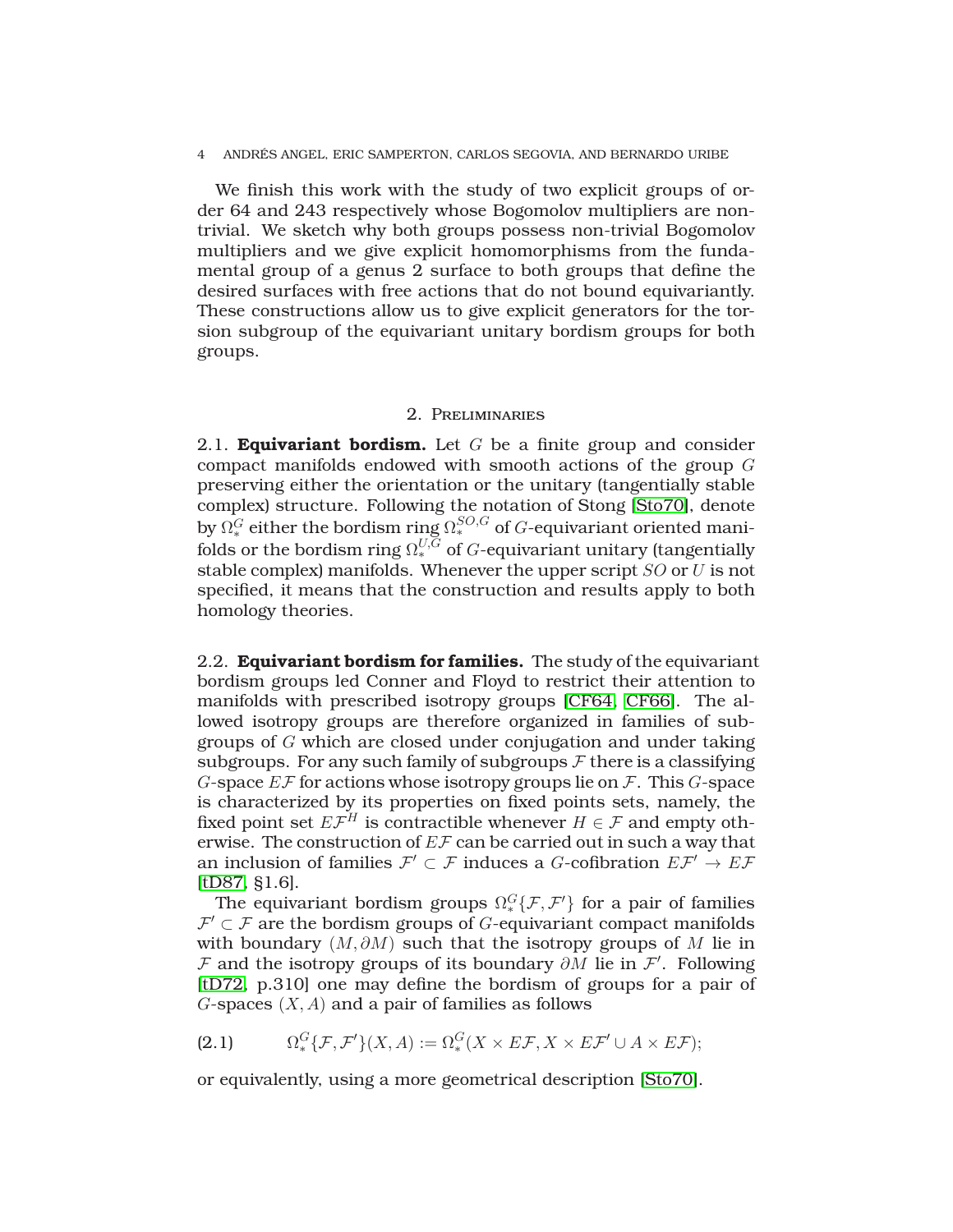2.3. **Long exact sequence for families.** Whenever three families are related by the inclusions  $\mathcal{F}'' \subset \mathcal{F}' \subset \mathcal{F}$  there is induced a long exact sequence in bordism [\[CF66,](#page-26-2) Thm. 5.1] (2.2)

$$
\cdots \to \Omega_*^G\{\mathcal{F}',\mathcal{F}''\} \to \Omega_*^G\{\mathcal{F},\mathcal{F}''\} \to \Omega_*^G\{\mathcal{F},\mathcal{F}'\} \stackrel{\partial}{\to} \Omega_{*-1}^G\{\mathcal{F}',\mathcal{F}''\} \to \cdots.
$$

<span id="page-4-1"></span>2.4. **Conner-Floyd spectral sequence.** More generally, associated to the families  $\mathcal{F}_0 \subset \mathcal{F}_1 \subset \cdots \subset \mathcal{F}_k = \mathcal{F}$  there is a spectral sequence converging to  $\Omega_n^G\{\mathcal{F}\}\,$ , whose filtration is

(2.3) 
$$
F_p\Omega_n^G\{\mathcal{F}\} := \operatorname{Im}(\Omega_n^G\{\mathcal{F}_p\} \to \Omega_n^G\{\mathcal{F}\}).
$$

This spectral sequence is usually called the *Conner-Floyd spectral sequence*, its first page is given by

$$
E_{p,q}^1 \cong \Omega_{p+q}^G \{ \mathcal{F}_p, \mathcal{F}_{p-1} \},\
$$

and the differentials are induced by the boundary maps. The first page of this spectral sequence might be difficult to calculate, but whenever the pair of families  $\mathcal{F}_{p-1} \subset \mathcal{F}_p$  are adjacent (see below for the definition), fixed point methods together with the classification of the normal bundles can make them computable in terms of nonequivariant bordism groups.

2.5. **Equivariant bordism for adjacent families.** A pair of families  $\mathcal{F}' \subset \mathcal{F}$  are called *adjacent* whenever they differ by the conjugacy class (K) of a subgroup K, in other words  $\mathcal{F} - \mathcal{F}' = (K)$ . A manifold  $(M, \partial M)$  in  $\Omega_n^G\{\mathcal{F}, \mathcal{F}'\}$  is cobordant to the  $G$ -equivariant tubular neighborhood of the fixed point set  $M^K$ . The space  $M^K$  becomes a free  $W_K := N_G K/K$  space and the tubular neighborhood can be reconstructed from a specific  $W_K$ -equivariant twisted bundle over  $M^K$ . Hence if  $M^K$  is of dimension  $n-k$  and  $M^K/W_K$  is connected, its tubular neighborhood can be recovered from a map  $M^K \to C_{N_GK,K}(k)$ where  $C_{N_GK,K}(k)$  is a  $W_K$ -space which classifies the G-equivariant tubular neighborhoods of rank  $k$  around  $K$ -fixed points. In the unitary case there is a decomposition in terms of non-equivariant unitary bordism groups [\[Uri18,](#page-28-1) Thm. 2.8]

<span id="page-4-0"></span>(2.5) 
$$
\Omega_n^{U,G}\{\mathcal{F},\mathcal{F}'\} := \bigoplus_{2k \leq n} \Omega_{n-2k}^U(C_{N_GK,K}(k) \times_{W_K} EW_K),
$$

and a similar one in the case of oriented bordisms [\[Á09,](#page-26-3) Thm. 2.11] This localization theorem will become very useful in what follows once we apply it for the study of the equivariant bordism groups of surfaces.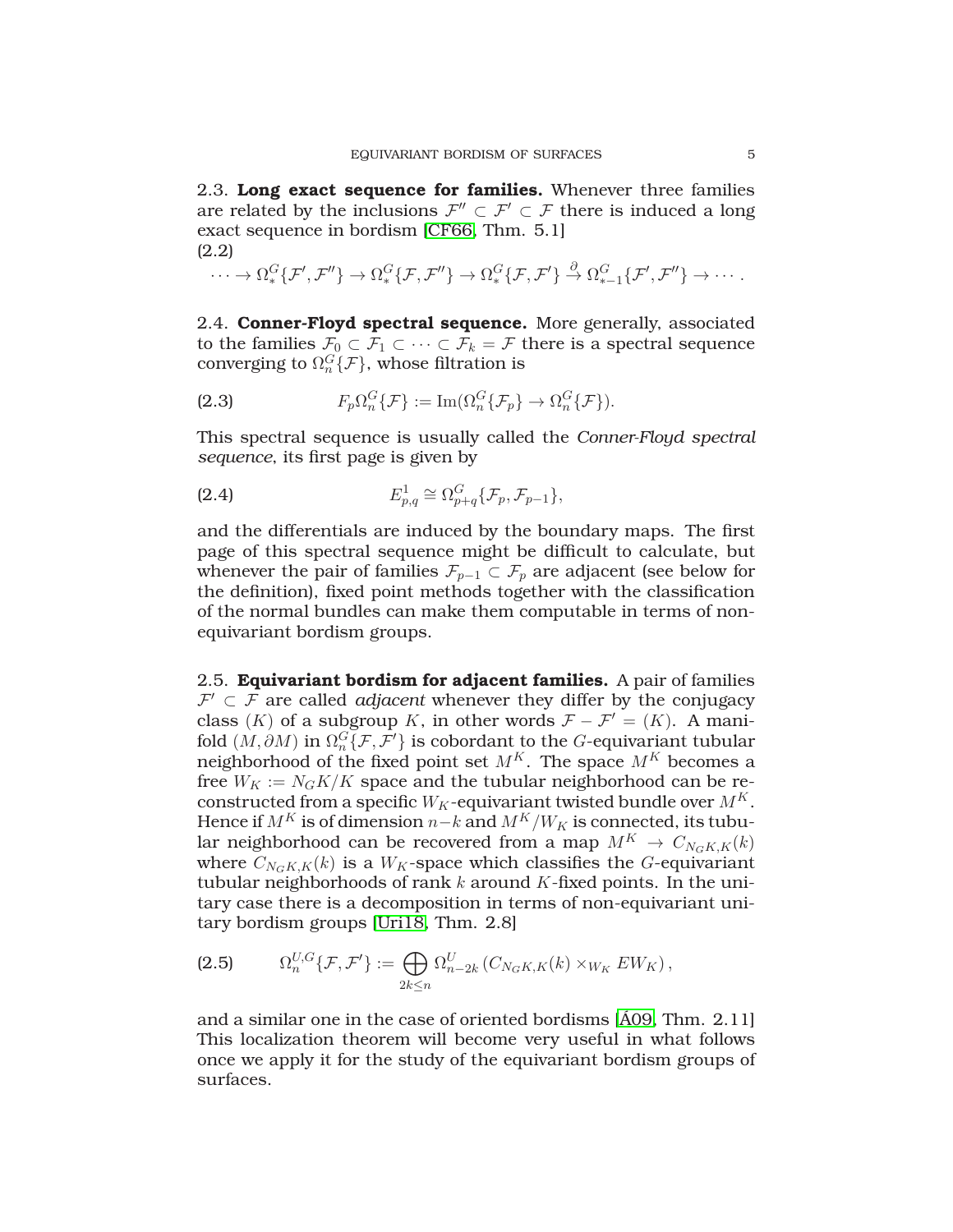2.6. G **fixed points.** For every subgroup K of G denote by  $AK$  the family of all subgroups of  $K$  and its conjugates in  $G$ , and denote by  $\mathcal{P}K$  the family  $\mathcal{A}K - (K)$  of all *proper* subgroups of K, and its conjugates in  $G$ . The localization map at the fixed points of the whole group action

$$
\Omega_*^G \to \Omega_*^G \{ \mathcal{A}G, \mathcal{P}G \}
$$

together with the decomposition into non-equivariant bordisms groups presented in [\(2.5\)](#page-4-0), has been a powerful tool for determining the equivariant bordism groups for abelian groups (see for instance [\[tD70,](#page-28-5) [Löf74,](#page-27-5) [Han05\]](#page-27-15)). In this particular case, the bordism groups  $\Omega_*^G\{\mathcal{A} G, \mathcal{P} G\}$ are isomorphic to the non-equivariant bordism groups of products of complex Grassmannians in the unitary case, and of products of real, complex and quaternionic Grassmannians in the oriented case.

2.7. **Rowlett spectral sequence.** We still need another spectral sequence suited for understanding the equivariant bordism groups of pairs of families. This spectral sequence was constructed by Rowlett in [\[Row78,](#page-27-10) Prop. 2.1] and therefore its name. Consider a pair of families  $\mathcal{F}' \subset \mathcal{F}$  that are also families of subgroups of the normal subgroup  $K$  of  $G$ . Then it is easy to see that the classifying map  $M/K \to EW_K$  of the free  $W_K = G/K$  action of the quotient induces an isomorphism of bordism groups  $\Omega_*^G\{\mathcal{F},\mathcal{F}'\}\stackrel{\cong}{\to}\Omega_*^G\{\mathcal{F},\mathcal{F}'\}(EW_K)$ . The space  $EW_K$  can be constructed as a CW-complex whose *n*-skeleton  $(EW_K)^n$  is constructed from  $(EW_K)^{n-1}$  by attaching a finite number of copies of  $W_K \times B^n$  with  $W_K$  acting trivially on the *n*-dimensional balls. One may filter  $\Omega_*^G\{\mathcal{F},\mathcal{F}'\}(EW_K)$  by the images under the inclusion of the skeletons  $\Omega_*^G\{\mathcal{F},\mathcal{F}'\}((E W_K)^n)$  and therefore one obtains a spectral sequence converging to  $\Omega_*^G\{\mathcal{F},\mathcal{F}'\}$  whose first page becomes:

$$
E_{p,q}^1 \cong \Omega_{p+q}^G\{\mathcal{F}, \mathcal{F}'\}((EW_K)^p, (EW_K)^{p-1})
$$
  
\n
$$
\cong H_p((EW_K)^p, (EW_K)^{p-1}) \otimes_{W_K} \Omega_q^K\{\mathcal{F}, \mathcal{F}'\},
$$

and whose second page is:

(2.8) 
$$
E_{p,q}^2 \cong H_p(W_K, \Omega_q^K\{\mathcal{F}, \mathcal{F}'\}),
$$

where the action of an element of  $W_K$  on an K-manifold M consists of the same manifold  $M$  endowed with the conjugate  $K$ -action. The zero-th column consists of the  ${\cal W}_{\cal K}$  -coinvariants

(2.9) 
$$
E_{0,q}^2 \cong (\Omega_q^K \{ \mathcal{F}, \mathcal{F}' \})_{W_K},
$$

and the edge homomorphism

$$
(2.10) \t \Omega_q^K \{ \mathcal{F}, \mathcal{F}' \} \cong E_{0,q}^1 \to E_{0,q}^2 \to E_{0,q}^\infty \to \Omega_q^G \{ \mathcal{F}, \mathcal{F}' \}
$$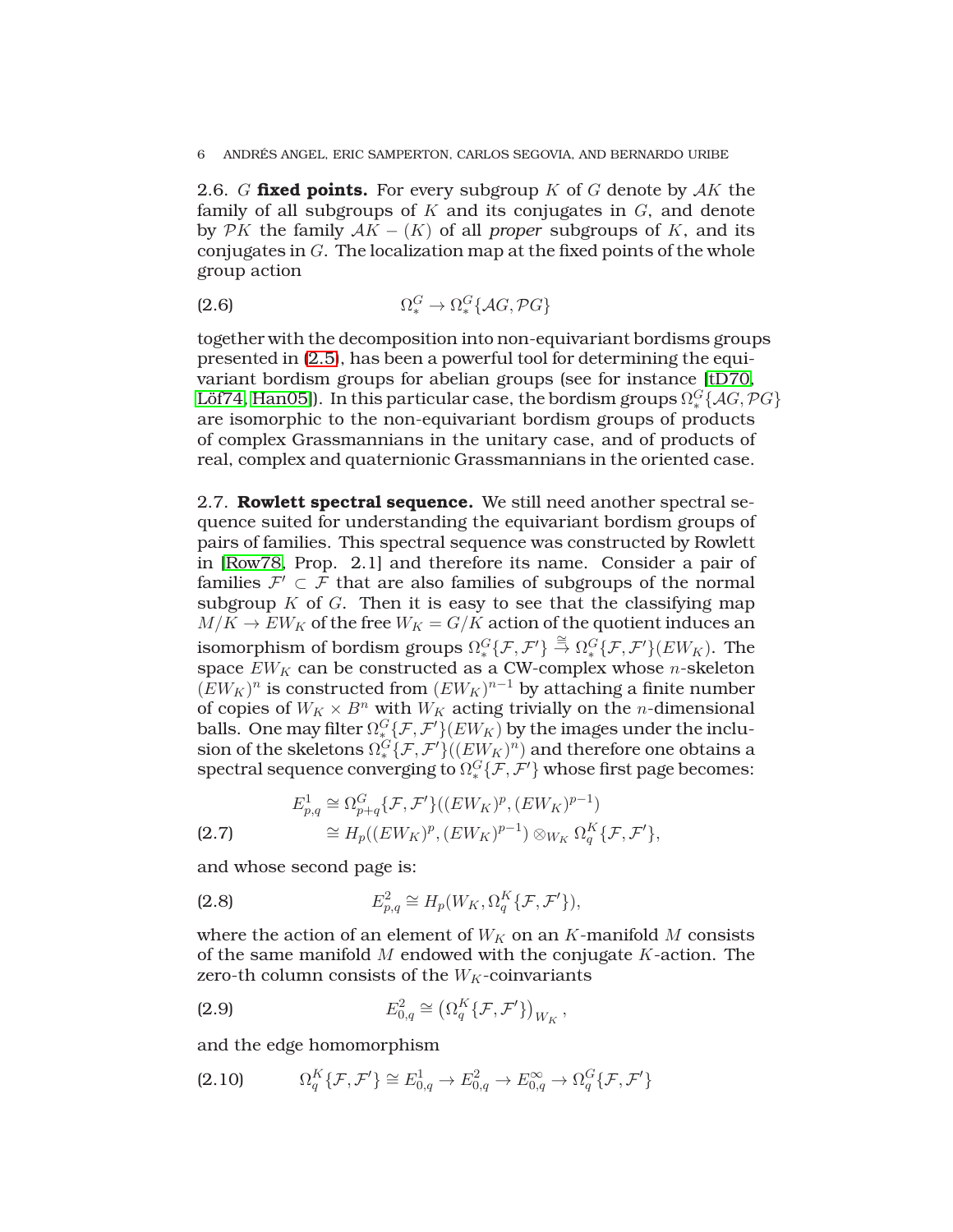is simply the extension homomorphism factorizing through the coinvariants

<span id="page-6-1"></span>
$$
(2.11) \quad \Omega_q^K\{\mathcal{F},\mathcal{F}'\}\to (\Omega_q^K\{\mathcal{F},\mathcal{F}'\})_{W_K}\to \Omega_q^G\{\mathcal{F},\mathcal{F}'\}, \quad M\mapsto M\times_K G.
$$

In characteristic zero the spectral sequence collapses on the zeroth column of the second page. Since in characteristic zero the invariants and the coinvariants are isomorphic we conclude that the extension homomorphism induces an isomorphism

<span id="page-6-0"></span>(2.12) 
$$
\Omega_*^K \{ \mathcal{F}, \mathcal{F}' \}^{W_K} \otimes \mathbb{Q} \stackrel{\cong}{\to} \Omega_*^G \{ \mathcal{F}, \mathcal{F}' \} \otimes \mathbb{Q}.
$$

In order to find the torsion classes in  $\Omega_*^G$  we will construct the inverse map of the isomorphism [\(2.12\)](#page-6-0) for every pair of adjacent families of groups. This map will be simply given by the localization at fixed points and will be the subject of the next section.

### 3. Localization at fixed points

For every subgroup  $K$  of  $G$  let us define the fixed-point homomorphism

(3.1) 
$$
f_K \circ r_K^G : \Omega_*^G \to \Omega_*^K \{ \mathcal{A}K, \mathcal{P}K \}
$$

as the composition of the restriction homomorphism  $r_K^G : \Omega_*^G \to \Omega_*^K$ together with the localization at  $K$ -fixed points

<span id="page-6-3"></span>(3.2) 
$$
f_K: \Omega_*^K \to \Omega_*^K \{ \mathcal{A}K, \mathcal{P}K \}.
$$

The composition  $f_K \circ r_K^G$  takes a  $G$ -manifold and maps it to the tubular neighborhood N of the K-invariant points  $M^K$ . Since on the complement of  $N$  in  $M$  there are no points with isotropy  $K$ , the tubular neighborhood N and M become cobordant in  $\Omega_*^K\{\mathcal{A}K,\mathcal{P}K\}$  [\[CF66,](#page-26-2) Lem. 5.2]. Since  $N_GK$  acts on the normal bundle N of  $M^K$ , the localization at  $K$ -fixed points lands in the  $W_K$  fixed submodule. Therefore the fixed-point homomorphism becomes

(3.3) 
$$
f_K \circ r_K^G : \Omega_*^G \to \Omega_*^K \{ \mathcal{A}K, \mathcal{P}K \}^{W_K}.
$$

Also, for every pair of families of subgroups in  $G$ , we have the localized fixed-point homomorphism

<span id="page-6-2"></span>(3.4) 
$$
\phi_*: \Omega_*^G\{\mathcal{F}, \mathcal{F}'\} \to \bigoplus_{(K)\subset \mathcal{F} - \mathcal{F}'} \Omega_*^K\{\mathcal{A}K, \mathcal{P}K\}^{W_K}.
$$

This homomorphism applied to the pair of adjacent families  $\{AK, PK\}$ , composed with the edge homomorphism of the Rowlett spectral sequence [\(2.11\)](#page-6-1), gives us the following maps

(3.5) 
$$
\Omega_*^K\{\mathcal{A}K,\mathcal{P}K\}_{W_A}\to\Omega_*^G\{\mathcal{A}K,\mathcal{P}K\}\stackrel{\phi}{\to}\Omega_*^K\{\mathcal{A}K,\mathcal{P}K\}^{W_A}.
$$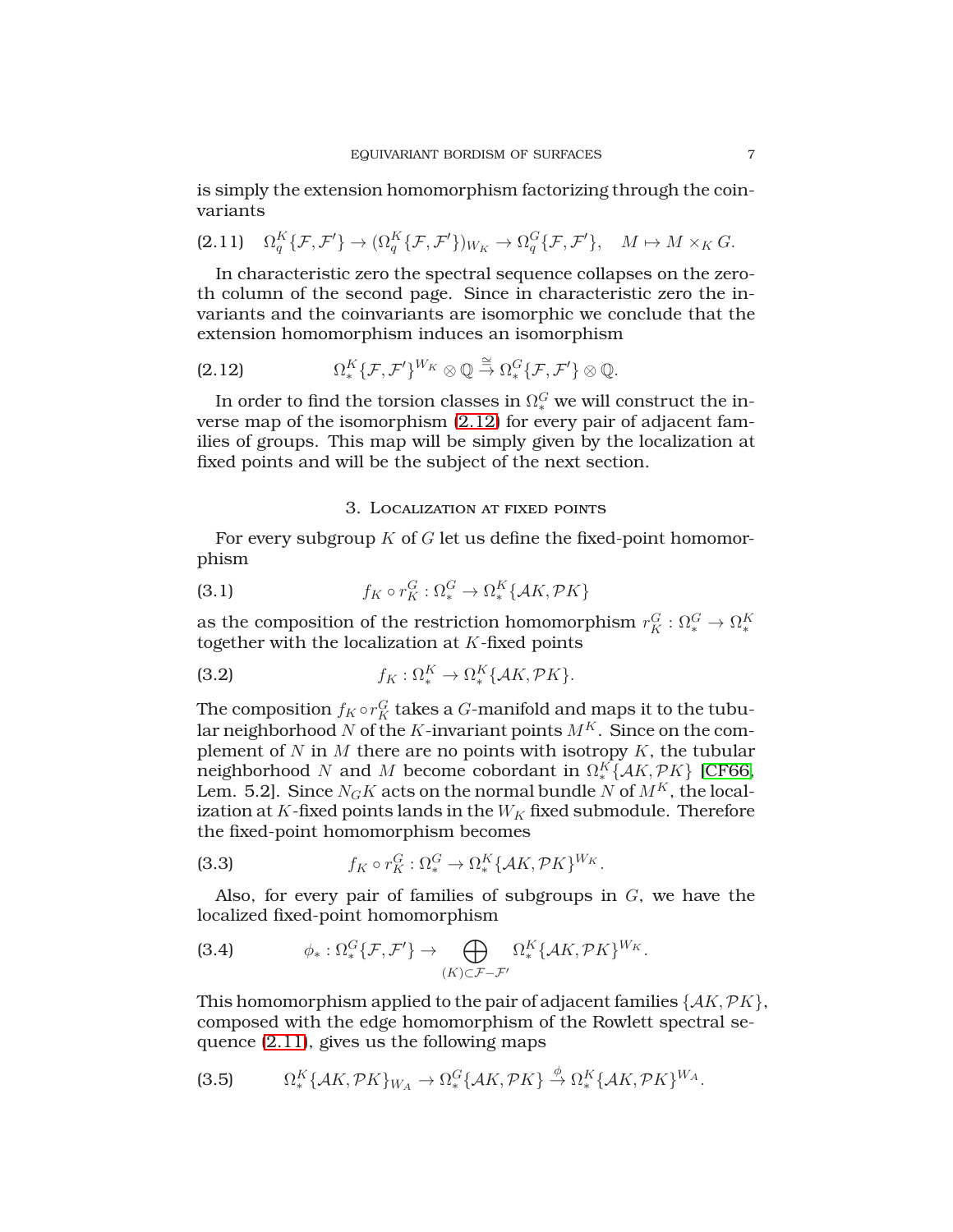In characteristic zero this composition is an isomorphism and therefore we obtain the isomorphism

(3.6) 
$$
\phi_*: \Omega_*^G\{\mathcal{A}K, \mathcal{P}K\} \otimes \mathbb{Q} \stackrel{\cong}{\to} \Omega_*^K\{\mathcal{A}K, \mathcal{P}K\}^{W_A} \otimes \mathbb{Q},
$$

which becomes the inverse of the map in  $(2.12)$  for adjacent families.

Applying the Conner-Floyd spectral sequence we see that the fixedpoint homomorphism of [\(3.4\)](#page-6-2) in characteristic zero becomes an isomorphism, and therefore we quote:

**Theorem 3.7.** [\[Row78,](#page-27-10) Thm. 1.1] *The fixed-point homomorphism in characteristic zero is an isomorphism*

<span id="page-7-0"></span>(3.8) 
$$
\phi_* \otimes \mathbb{Q} : \Omega_*^G \otimes \mathbb{Q} \stackrel{\cong}{\to} \bigoplus_{(K)} \Omega_*^K \{ \mathcal{A}K, \mathcal{P}K \}^{W_K} \otimes \mathbb{Q}.
$$

3.1. **Kernel of fixed-point homomorphism.** In the unitary case, the equivariant bordism group  $\Omega^{U,K}_* \{ {\cal A} K,{\cal P} K \}$  is isomorphic to the unitary bordism group of a disjoint union of products of complex Grassmannians [\[Uri18,](#page-28-1) Thm. 2.8]. Therefore, the group  $\Omega^{U,K}_* \{ \mathcal{A}K, \mathcal{P}K \}$ is a free  $\Omega^U_*$ -module on even dimensional generators. Hence, we obtain the following result:

 ${\bf Lemma~ 3.9.}$  *The group of torsion elements in*  $\Omega^{U,G}_*$  *is isomorphic to the kernel of the fixed-point homomorphism*  $\phi$  *of* [\(3.4\)](#page-6-2):

(3.10) 
$$
\operatorname{Tor}_{\mathbb{Z}}(\Omega_*^{U,G}) = \operatorname{Ker}(\phi_*^U).
$$

Whenever a group  $G$  satisfies the evenness conjecture in equivariant unitary bordism then the fixed-point homomorphism  $\phi_*^U$  is automatically a monomorphism. This is the case for abelian [\[Löf74\]](#page-27-5) and metacyclic [\[Row80\]](#page-27-2) groups. In the next section we will show that there are groups  $G$  such that the kernel of the fixed-point homomorphism is not trivial in dimension 2, thus defining torsion elements in  $\Omega^{U,G}_2$  $2^{\nu,\mathbf{G}}$ . This fact refutes the evenness conjecture in the general case.

In the oriented case there are many torsion classes in the bordism ring  $\Omega_*^{SO}$ , all of order 2 [\[Wal60,](#page-28-6) [Sto68\]](#page-28-7). Therefore we will be mainly interested in the torsion classes of the equivariant bordism group  $\Omega^{SO,G}_{*}$  which are trivial under the fixed-point homomorphism  $\phi^{SO}_{*}.$ 

A very interesting and more general question associated to the equivariant oriented case would be the following:

*Are there* G*-equivariant oriented manifolds whose bordism class vanishes under the fixed-point homomorphism* φ SO *which do not bound equivariantly?*

In the next section we answer this question for dimension 2. The 3-dimensional case (with its interesting application to Chern-Simons theory) remain open for the interested reader.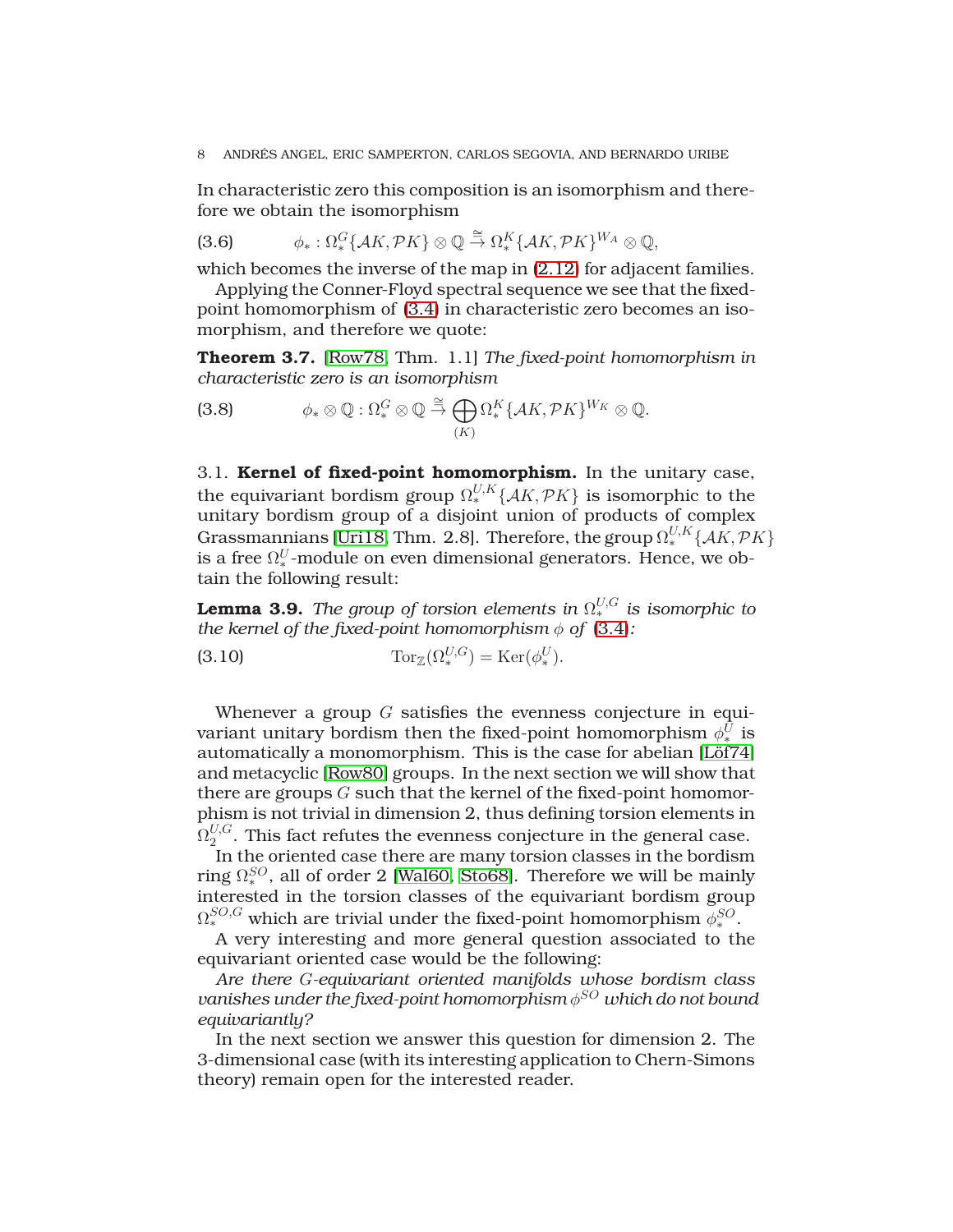Note that the equivariant bordism group  $\Omega^{SO,K}_* \{ {\cal A} K,{\cal P} K \}$  is in general more difficult to calculate than the unitary one. On the one hand the fixed point set  $M^K$  need not be orientable, and on the other, the normal bundles are classified by products of real, complex and quaternionic Grassmannians.

Since we are mainly interested in the 2 and the 3-dimensional cases, we know that all fixed points are of codimension 0, 2 or 3. In the case that the fixed points are of codimension 2, the normal bundle is of complex dimension 1 in the unitary case and of real dimension 2 in the real case. Therefore denote by

$$
(3.11) \t\t Hominj(K, U(1))
$$

the 1-dimensional faithful complex representations of the group  $K$ , parametrized by monomorphisms from K to  $U(1)$ . Let  $\tau$  denote the complex conjugation map on this set of representations and denote by  $\text{Hom}_{\text{ini}}(K, U(1))_{\tau}$  the quotient of  $\text{Hom}_{\text{ini}}(K, U(1))$  by the complex conjugation map  $\tau$ .

We have the following result:

<span id="page-8-1"></span>**Proposition 3.12.** *If* K *is a finite group, then*

(3.13)  
\n
$$
\Omega_2^{SO,K}\{\mathcal{A}K,\mathcal{P}K\} = \begin{cases}\n\mathbb{Z}/2 & \text{if } K \cong \mathbb{Z}/2\\
\bigoplus_{\text{Hom}_{\text{inj}}(\mathbb{Z}/k,U(1))_{\tau}}\mathbb{Z} & \text{if } K \cong \mathbb{Z}/k, k > 2\\
0 & \text{else,}\n\end{cases}
$$

(3.14)

$$
\Omega_3^{SO,K}\{\mathcal{A}K,\mathcal{P}K\} = \begin{cases} \bigoplus_{\text{Hom}_{\text{inj}}(\mathbb{Z}/k,U(1))_{\tau}} \mathbb{Z}/2 & \text{if} \\ \mathbb{Z}/2 & \text{if} \\ 0 & \text{else,} \end{cases} K \cong D_{2k}
$$

(3.15)

$$
\Omega_2^{U,K}\{\mathcal{A}K,\mathcal{P}K\} = \begin{cases} \Omega_2^U \oplus \bigoplus_{\text{Hom}_{\text{inj}}(\mathbb{Z}/k,U(1))} \mathbb{Z} & \text{if} \qquad K \cong \mathbb{Z}/k \\ 0 & \text{else,} \end{cases}
$$

(3.16)

$$
\Omega_3^{U,K}\{\mathcal{A}K,\mathcal{P}K\}=0.
$$

*Proof.* Any manifold M in  $\Omega_*^K\{AK,\mathcal{P}K\}$  is equivalent to the normal bundle N around the fixed point set  $M<sup>K</sup>$ . Whenever M is connected, of dimension 2, and  $M \neq M^K$ , then this normal bundle is classified by a map

<span id="page-8-0"></span>(3.17) 
$$
M^K \to \bigsqcup_{\text{Hom}_{\text{inj}}(K, U(1))} BU(1), \quad M^K \to \bigsqcup_{\text{Hom}_{\text{inj}}(K, U(1))_{\tau}} BU(1)
$$

in the unitary and the oriented case respectively (here we are using that  $SO(2) \cong U(1)$ . Since K needs to act freely on the fibers of the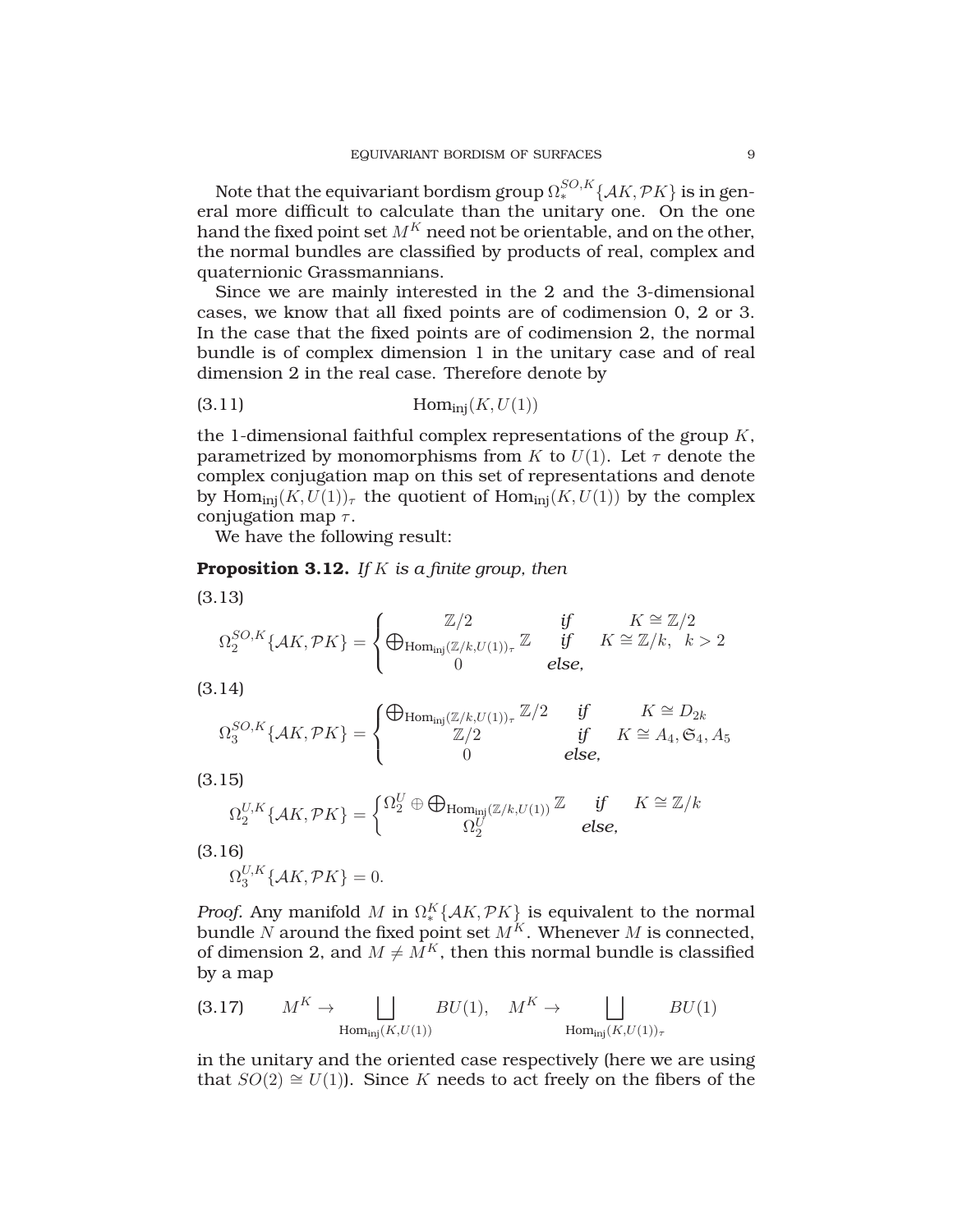normal bundle, the representations need to be faithful and therefore K must be cyclic (whenever K is not cyclic  $M^K = \emptyset$ ).

In the unitary case the number of points for each faithful representation are counted. In the oriented case we know that points with complex conjugate faithful representations (inverse orientation) are inverse to each other in the bordism group; take the rotation action on a 2-dimensional sphere and note that the fixed points have complex conjugate representations. The only faithful representation which is its own inverse is the faithful representation of  $\mathbb{Z}/2$ . Counting the number of fixed points with a fixed faithful representation and subtracting the number of points with the opposite representation, provides the integer invariant. For the group  $K \cong \mathbb{Z}/2$  simply take the congruence modulo 2 of the number of fixed points.

Whenever M is connected and  $M^K = M$ , then  $\partial M = \emptyset$  and the equivariant bordism class is mapped to  $[M] \in \Omega_2^U.$  In the oriented case we know that M bounds. This finishes the proof of the 2 dimensional bordism groups.

Now let us see the 3-dimensional case. Whenever  $K$  is cyclic,  $M$ connected and  $M \neq M^{K}$ , the normal bundle of  $M^{K}$  is classified by maps as in [\(3.17\)](#page-8-0) for the unitary and the oriented case respectively. Since  $M^K$  is a compact 1-dimensional manifold and  $\Omega_1^U(BU(1)) =$  $\Omega_1^{SO}(BU(1))=0$  we see that  $M$  bounds. The bordism groups  $\Omega_3^{U,K}$  $_{3}^{\mathrm{U},\mathrm{A}}\left\{\mathcal{A}K,\mathcal{P}K\right\}$ are trivial for any group  $K$  which is not cyclic, because for these groups there are no faithful 1-dimensional complex representations.

In the oriented case, the only non-cyclic groups  $K$  with faithful 3-dimensional representations are the dihedral groups  $D_{2k}$  and the symmetry groups of the platonic solids  $A_4$ ,  $\mathfrak{S}_4$  and  $A_5$ . If V is a real 3-dimensional faithful representation, then the unit ball  $B(\mathbb{R} \oplus V)$  bounds twice the unit ball  $B(V)$  of the representation V in  $\Omega_3^{SO,K}$  $_3^{SO,K}\{\mathcal{A}K,\mathcal{P}K\}$ . Therefore the group  $\Omega_3^{SO,K}$  $\{ \mathcal{A} K, \mathcal{P} K \}$  is isomorphic to a sum of copies of  $\mathbb{Z}/2$ , one for each real faithful 3-dimensional irreducible representation of K. The groups  $A_4$ ,  $A_4$  and  $A_5$  have only one such representation, and the dihedral groups  $D_{2k}$  have as many as Hom<sub>inj</sub> $(\mathbb{Z}/k, U(1))_{\tau}$  representations. The  $\mathbb{Z}/2$  invariant for these groups is the parity of the number of fixed points with isomorphic irreducible faithful representation.

Finally note that whenever  $M^K = M$ , M bounds since  $\Omega_3^U = \Omega_3^{SO} =$  $\overline{0}$ .

As a consequence of the previous result we see that the 2-dimensional bordism classes of interest have only 0-codimension fixed points.

**Corollary 3.18.** *The equivariant bordism groups*  $\text{Ker}(\phi_2^{SO})$ ,  $\Omega_3^{U,G}$  and  $\Omega_3^{SO,G}$  $3^{\circ\sigma,\sigma}$  (G of odd order in the oriented case) are generated by equi*variant manifolds with only fixed points of codimension 0. The group*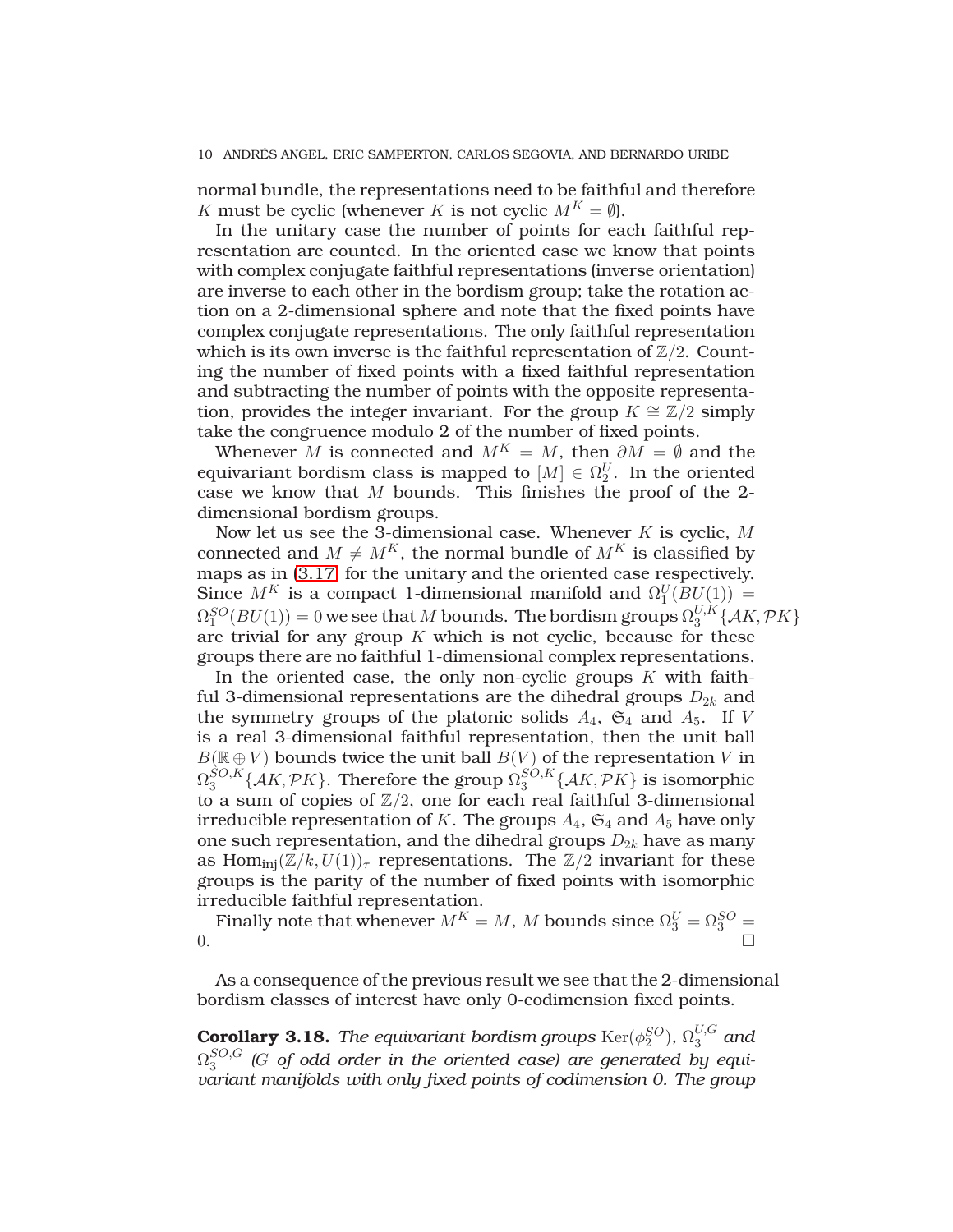$\mathrm{Ker}(\phi_2^U)$  is generated by surfaces without 0-dimensional fixed points *and whose Euler characteristic is zero (the quotient surface need not be connected). Therefore we have*

<span id="page-10-1"></span>(3.19) 
$$
\operatorname{Tor}_{\mathbb{Z}}(\Omega_2^{U,G}) = \operatorname{Ker}(\phi_2^U), \quad \operatorname{Tor}_{\mathbb{Z}}(\Omega_2^{SO,G}) = \operatorname{Ker}(\phi_2^{SO}).
$$

*Proof.* The range of the fixed-point homomorphism  $\phi_3^U$  is trivial, and the same happens for  $\phi_3^{SO}$  whenever G is of odd order. The group  $\mathrm{Ker}(\phi_2^U)$  is generated by manifolds without codimension  $2$  fixed points and whose Euler characteristic is zero. In the 2-dimensional oriented case, any oriented  $\mathbb{Z}/2$ -action on a closed surface will have an even number of isolated fixed points. Therefore the image of the fixed-point homomorphism  $\phi^{SO}_2(\Omega^{SO,G}_2)$  is a free Z-module and its kernel consists of classes of manifolds without codimension 0 fixed points. Note that pairs of points fixed by a group isomorphic to  $\mathbb{Z}/2$ could be removed via an equivariant bordism attaching a handle.  $\Box$ 

The presence of the platonic groups  $A_4$ ,  $\mathfrak{S}_4$ ,  $A_5$  or the dihedral groups  $D_{2k}$  as subgroups of a general group  $G$  makes the understanding ot the bordism group  $\Omega_3^{SO,G}$  more interesting. We need first a definition.

**Definition 3.20.** Let M be a G-manifold M (oriented or unitary). Define the *ramification locus* of the G-action as the space

(3.21) 
$$
\overline{M} := \bigcup_{\substack{K \subset G \\ K \neq \{1\}}} M^K,
$$

where  $M^K$  denotes the space of fixed points of the subgroup  $K$ .

Let us start with the dihedral groups.

<span id="page-10-0"></span> ${\bf Proposition~3.22.}$   $\it The$  equivariant bordism groups  $\Omega_3^{SO,D_{2k}}$  are gener*ated by equivariant manifolds whose fixed-points are all of codimension 0 or empty. In particular the fixed-point homomorphism*  $\phi_3^{SO}$  is *trivial.*

*Proof.* Take *M* a closed oriented  $D_{2k}$ -equivariant manifold such that  $M/D_{2k}$  is connected. Let us first assume first that no element in  $D_{2k}$ besides the identity acts trivially (we could always take the induced action on M of the group  $D_{2k}/L$  where L is the subgroup that acts trivially and consider M as a  $D_{2k}/L$ -equivariant manifold). Hence we have that the ramification locus  $\overline{M}$  is the union of 1-dimensional and 0-dimensional manifolds.

Whenever the fixed-point set  $M^{D_{2k}}$  is non-empty, it will consist of a finite number of isolated points. We will argue that the number of fixed-points with isomorphic normal representations is even, thus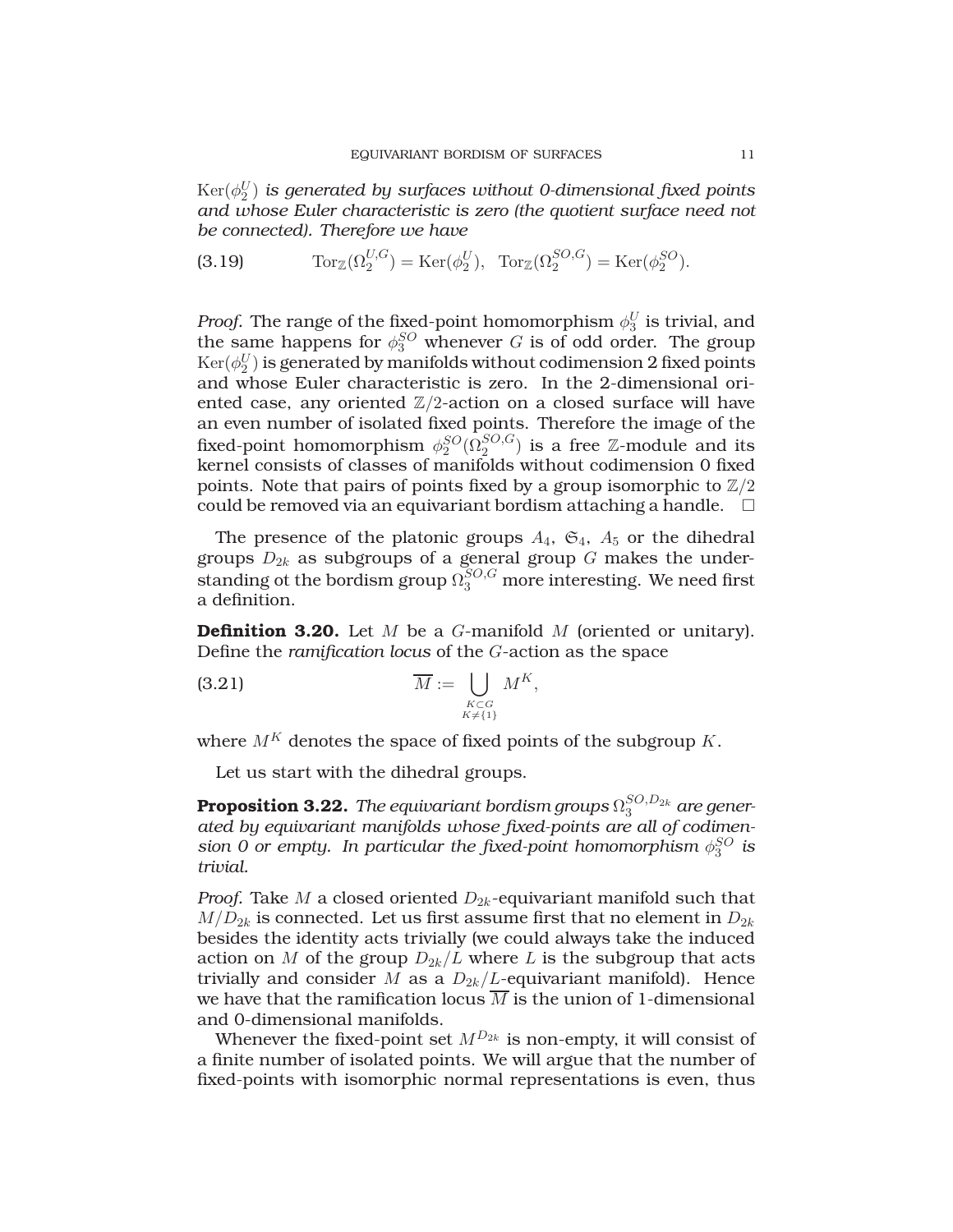implying that the image of the localization map of [\(3.2\)](#page-6-3) at  $D_{2k}$ -fixed points

(3.23) 
$$
f_{D_{2k}}: \Omega_3^{SO, D_{2k}} \to \Omega_3^{SO, D_{2k}} \{AD_{2k}, \mathcal{P}D_{2k}\}
$$

is trivial, and moreover, that the fixed-point set  $M^{D_{2k}}$  could be removed with an equivariant cobordism by attaching handles around pairs of fixed points with isomorphic normal representation.

If x belongs to  $M^{D_{2k}}$ , we claim that there is another fixed point  $x' \in M^{D_{2k}}$ , such that both have isomorphic representations of  $D_{2k}$ on their normal neighborhoods. The reason for this is the following. Consider the class  $[x] \in M/D_{2k}$  on the quotient of the ramification locus  $\overline{M}$ . The connected component of the fixed point set of the cyclic subgroup  $\mathbb{Z}/k$  around x defines a path on the quotient  $\overline{M}/D_{2k}$  with the class [x] at one end. Since  $\overline{M}/D_{2k}$  is compact, the other end of this path ends at the class of the point  $[x']$  where we have chosen  $x'$  to be on the same connected component as  $x$  on the fixed point set  $M^{\mathbb{Z}/k}$ . The  $D_{2k}$  representations around x and  $x'$  are isomorphic because their restrictions to the group  $\mathbb{Z}/k$  give representations with opposite orientations.

Note that whenever  $k > 2$  the points  $x$  and  $x'$  are different. When  $k = 2$  it could be the case that  $x = x'$ , and if this were the case, we need to notice that around [x] in  $M/D_{2k}$  we would have a loop (the path we defined above from x to  $x' = x$  and an extra path leaving from it. Following this third path from  $x$ , we will reach another point  $x''$  which will be different from  $x$ .

We just have shown that the fixed points in  $M^{D_{2k}}$  come in pairs with isomorphic representations. If the isomorphic representation is V and  $B(V)$  denotes the unit ball in V, this pair of points could removed by the bordism that adds the handle  $[0, 1] \times B(V)$  on the normal neighborhoods of the pair of points.

The previous construction could be carried out on all the fixed points of the conjugacy classes of subgroups which are of dihedral type, and therefore we see that  $M$  is equivariantly cobordant to a manifold M′ whose fixed-points of its dihedral subgroups are empty. Hence the ramification locus  $\overline{M'}$  is a 1-dimensional manifold and therefore  $\phi_3^{SO}([M]) = \phi_3^{SO}([M']) = 0.$ 

We could then chose as generators of  $\Omega_3^{SO,D_{2k}}$  manifolds without 0-dimension and 1-dimensional fixed points.

Propositions [3.12](#page-8-1) and [3.22](#page-10-0) imply that the fixed-point homomorphism  $\phi_3^{SO}$  is trivial on subgroups isomorphic to cyclic or dihedral groups. Therefore the fixed-point homomorpshism may only be nontrivial when evaluated on subgroups isomorphic to the platonic groups  $A_4$ ,  $\mathfrak{S}_4$  and  $A_5$ . To understand the image of  $\phi_3^{SO}$  for the platonic groups we first need to define the *blow up* of a representation.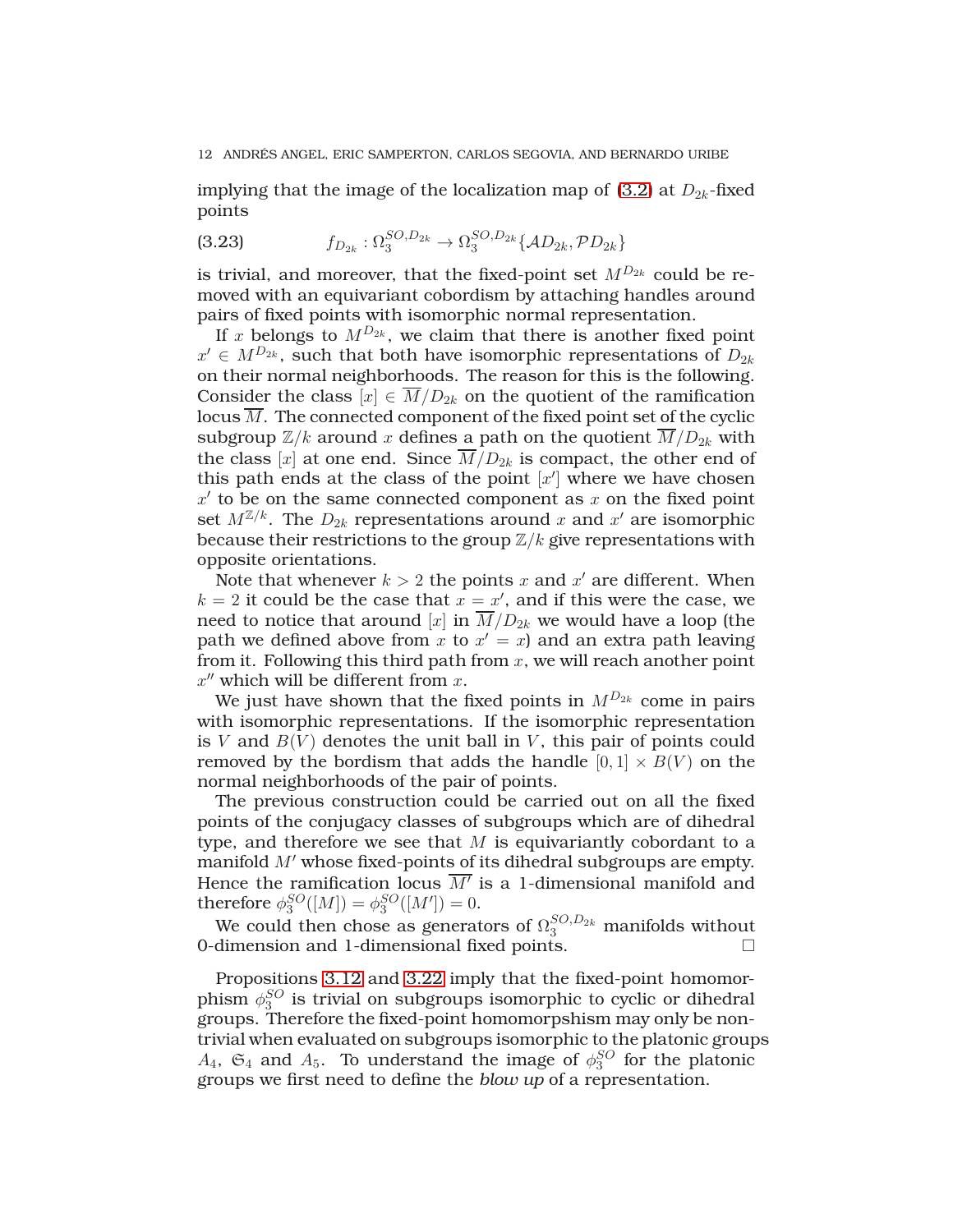<span id="page-12-2"></span>**Definition 3.24.** Let V be a finite dimensional real G-representation. The *blow up*  $\gamma(V)$  of V is the total space of the bundle of real lines  $\mathbb{P}(V)$  of V:

$$
\gamma(V) := \{(v, L) \in V \times \mathbb{P}(V) \colon v \in L\},\
$$

endowed with the natural G action:  $q \cdot (v, L) := (qv, qL)$ . Denote  $B(\gamma(V))$  and  $S(\gamma(V))$  the unit ball and sphere bundles of  $\gamma(V)$  respectively.

Note that the sphere bundle of  $\gamma(V)$  and the sphere of the representation  $S(V)$  are canonically isomorphic

(3.26) 
$$
\rho: S(V) \stackrel{\cong}{\to} S(\gamma(V)), \quad v \mapsto (v, \langle v \rangle).
$$

Therefore one may glue  $B(\overline{V})$ , where  $\overline{V}$  is V with the opposite orientation, to  $B(\gamma(V))$  along their boundary

<span id="page-12-0"></span>(3.27) 
$$
Y(V) := B(\overline{V}) \cup_{\rho} B(\gamma(V)),
$$

thus constructing a closed oriented G-manifold.

What is interesting about the blow up is the fact that for faithful 3 dimensional oriented real representations V, the blow up  $\gamma(V)$  only contains points with cyclic or dihedral isotropy groups. This is a key fact that will be used in what follows.

<span id="page-12-3"></span>**Proposition 3.28.** *Let* G *be any finite group. Then the fixed-point homomorphism*  $\phi_3^{SO}$  *is only non-trivial on subgroups isomorphic to the platonic groups* A4*,* S<sup>4</sup> *and* A5*. Moreover, its restriction*

<span id="page-12-1"></span>(3.29) 
$$
\phi_3^{SO} : \Omega_3^{SO,G} \to \bigoplus_{(K) \atop K \text{ platonic}} \Omega_3^{SO,K} \{AK, \mathcal{P}K\}^{W_K}
$$

*is surjective.*

*Proof.* Let  $(K)$  be a conjugacy class of subgroups of G with K isomorphic to any of the platonic groups  $A_4$ ,  $\mathfrak{S}_4$  or  $A_5$ . Denote by  $V_K$ the 3-dimensional real representation induced by the symmetries of the respective platonic solid. Note that  $V_K$  is isomorphic to the representation with the reverse orientation  $V_K$ , and therefore the closed oriented K-manifold  $Y(V_K)$  defined in [\(3.27\)](#page-12-0) is diffeomorphic to  $B(V_K) \cup_{\rho} B(\gamma(V_K)).$ 

The localization map at  $K$ -fixed points of [\(3.2\)](#page-6-3)

(3.30) 
$$
f_K: \Omega_3^{SO,K} \to \Omega_3^K \{ \mathcal{A}K, \mathcal{P}K \} \cong \mathbb{Z}/2
$$

maps  $Y(V_K)$  to the normal bundle of its K-fixed points  $Y(V_K)^K$ . Since the blow up  $\gamma(V_K)$  has no K-fixed points, then  $Y(V_K)^K =$  $B(V_K)^K$  and it consists of only one point. Hence  $f_K(Y(V_K)) = B(V_K)$ with  $[B(V_K)]$  the generator of the group  $\Omega_3^{SO,K}$  $_{3}^{SO,n}$  { $\mathcal{A}K, \mathcal{P}K$  }.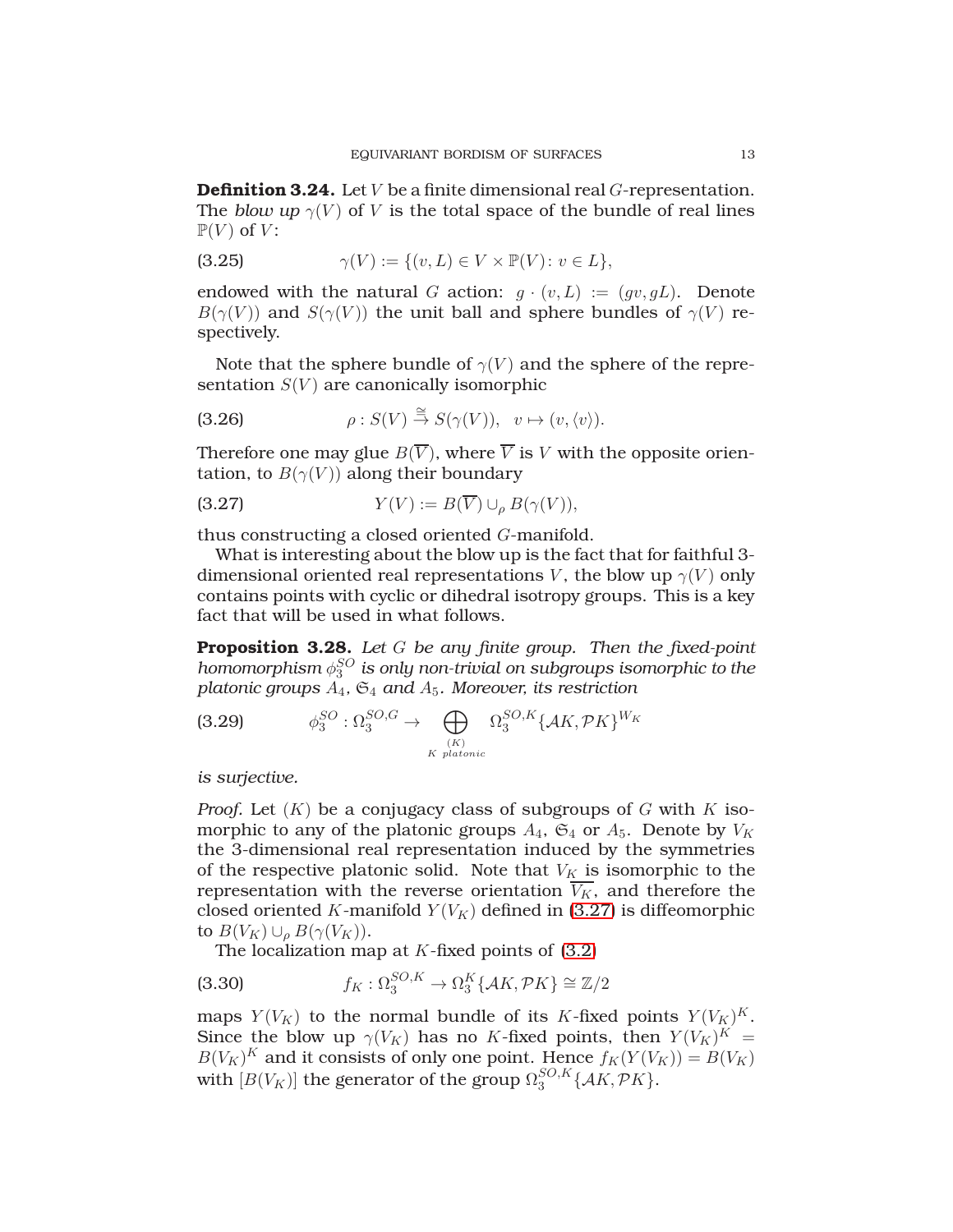The commutativity of the diagram

(3.31) 
$$
\Omega_3^{SO,K} \xrightarrow{\qquad i_K^G} \Omega_3^{SO,G}
$$

$$
\Omega_3^{FK} \downarrow \qquad \qquad \downarrow f_K \circ r_K^G
$$

$$
\Omega_3^{SO,K} \{AK, \mathcal{P}K\} \xrightarrow{\qquad \qquad i_K^{NGK}} \Omega_3^{SO,K} \{AK, \mathcal{P}K\}^{W_K},
$$

where  $i_H^L: \Omega_*^H \to \Omega_*^L, \, [M] \mapsto [L \times_H M]$  is the induction map for the inclusion of groups  $H \subset L$ , implies that the manifold  $f_K \circ r_K^G$   $(G \times_K Y(V_K))$ generates the group  $\Omega_3^{SO,K}$  $_3^{SO,K}\{\mathcal{A}K,\mathcal{P}K\}^{W_K}.$ 

Note that whenever  $K \subsetneqq K'$ , we have  $(G \times_K Y(V_K))^{K'} = \emptyset$ . Therefore we conclude that the images under  $\phi^{SO}_3$  of the  $G$ -manifolds  $G\times_K$  $Y(V_K)$ , where  $(K)$  runs over the conjugacy classes of platonic subgroups of G, provides the desired surjectivity.

Let us see the previous result in an example. Let  $G = A_5$  and take the  $A_5$ -manifolds  $Y(V_{A_5})$  and  $A_5 \times_{A_4} Y(V_{A_4})$  in  $\Omega_3^{SO, A_5}$ . The image under  $\phi_3^{SO}$  of these two manifolds in

$$
(3.32) \qquad \Omega_3^{SO,A_5} \{ \mathcal{A}A_5, \mathcal{P}A_5 \} \oplus \Omega_3^{SO,A_4} \{ \mathcal{A}A_4, \mathcal{P}A_4 \} \cong \mathbb{Z}/2 \oplus \mathbb{Z}/2
$$

is respectively  $(1, 1)$  and  $(0, 1)$ . The surjectivity of the map  $(3.29)$ follows.

3.2. **Surfaces without 0-dimensional fixed points.** Let us then denote by  $\overline{\Omega}_2^G$  $\frac{G}{2}$  the subgroup of  $\Omega_2^G$  generated by manifolds without isolated fixed points, and whose underlying Euler characteristic is zero in the unitary case. Since by Corollary [3.18](#page-10-1) we have that

(3.33) 
$$
\overline{\Omega}_2^G = \text{Ker}(\phi_2) = \text{Tor}_{\mathbb{Z}}(\Omega_2^G),
$$

we may study the properties of  $\overline{\Omega}^G_2$  $\frac{6}{2}$  restricted to families.

**Lemma 3.34.** *Let* {F, F ′} *be an adjacent pair of families differing by the conjugacy class*  $(K)$  *of the subgroup*  $K \subset G$ *. Then, the bordism groups of surfaces fit into a split exact sequence*

<span id="page-13-0"></span>(3.35) 
$$
\overline{\Omega}_2^G\{\mathcal{F}'\}\to\overline{\Omega}_2^G\{\mathcal{F}\}\to\overline{\Omega}_2^G\{\mathcal{F},\mathcal{F}'\}\to 0,
$$

 $w$ ith  $\overline{\Omega}_2^G\{\mathcal{F},\mathcal{F}'\}\cong \Omega_2^{SO}(BW_K)$  in the oriented case, and  $\overline{\Omega}_2^{U,G}\{\mathcal{F},\mathcal{F}'\}\cong$  $\widetilde{\Omega}_2^U(BW_K)$  in the unitary case with  $\widetilde{\Omega}_2^U$  the reduced unitary bordism *groups.*

*Proof.* The K-fixed points  $M^K$  of any surface M in  $\overline{\Omega}_2^G\{\mathcal{F},\mathcal{F}'\}$  has no boundary, and there is a  $G$ -equivariant homomorphism  $G\times_{N_GK}$  $M^K \stackrel{\cong}{\to} M$ ,  $[(g, m)] \mapsto gm$ . The closed surface  $M^K$  is endowed with a free action of the group  $W_K$ , thus inducing a unique map up to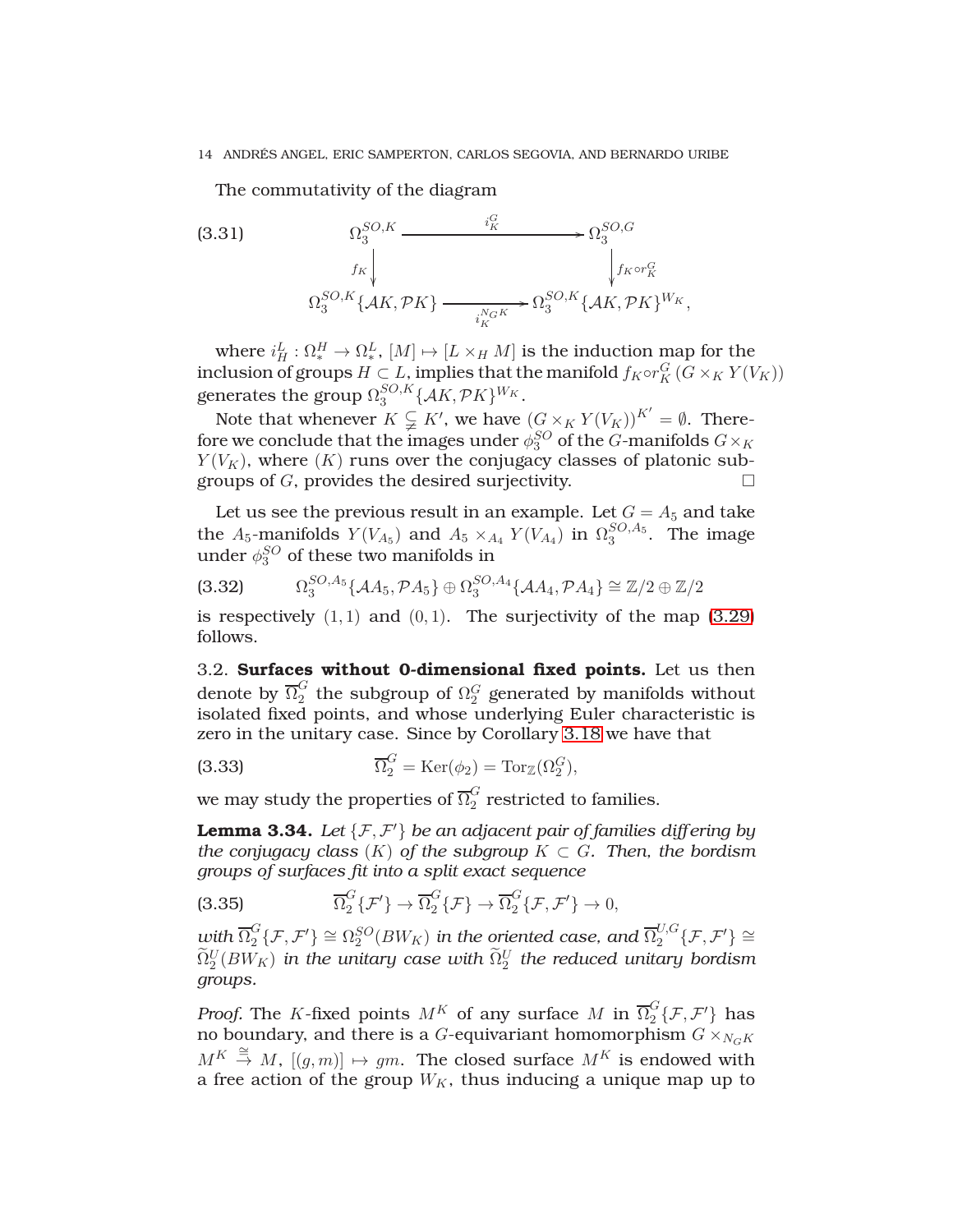homotopy  $M^K/W_K \to BW_K$ , and hence  $\overline{\Omega}_2^{SO,G}$  ${}_{2}^{SO,G}$ { $\mathcal{F}, \mathcal{F}'$ }  $\cong \Omega_{2}^{SO}(BW_{K}).$ For the unitary case we have that

(3.36) 
$$
\chi(M) = 0 \Longleftrightarrow \chi(M^K) = 0 \Longleftrightarrow \chi(M^K/W_K) = 0
$$

where  $\chi$  denotes the Euler characteristic, hence  $\overline{\Omega}^{U, G}_2$  ${}_{2}^{U,G}$ { $\mathcal{F}, \mathcal{F}'$ }  $\cong \widetilde{\Omega}_{2}^{U}(BW_{K}).$ Here we have used the isomorphism

(3.37) 
$$
\widetilde{\Omega}_2^U(BW_K) \cong \text{Ker}\left(\Omega_2^U(BW_K) \to \Omega_2^U\right)
$$

where the forgetful map  $\Omega_2^U(BW_K) \to \Omega_2^U$  simply takes a framed bordism  $[\Sigma \to BW_K]$  and maps it to  $[\Sigma]$ . The kernel consists of framed bordisms with  $\chi(\Sigma) = 0$ .

The exact sequence and the splitting follow from the fact that the manifolds in  $\overline{\Omega}_2^G\{\mathcal{F},\mathcal{F}'\}$  are closed. The canonical map  $\widetilde{\Omega}_2(BW_K)\to\mathbb{R}$  $\overline{\Omega}_2^G$  $\mathcal{L}_2^G\{\mathcal{F}\},\ \Sigma/W_K\mapsto G\times_{N_GK}\Sigma$ , provides the desired splitting.

## <span id="page-14-1"></span>4. Bounding equivariant surfaces

In this section we present the main result of this work, which is the calculation of the groups  $\overline{\Omega}^G_2$  $\frac{6}{2}$ . To address this question we bring the Conner-Floyd spectral sequence of [§2.4](#page-4-1) associated to the families of subgroups

(4.1) 
$$
\{1\} = \mathcal{F}_0 \subset \mathcal{F}_1 \subset \cdots \subset \mathcal{F}_l = \mathcal{A}G
$$

where all the pairs are adjacent, i.e.  $\mathcal{F}_j - \mathcal{F}_{j-1} = (K_j)$  for some conjugacy class of subgroups  $(K_i)$ , and such that the conjugacy classes  $(K_i)$  span all conjugacy classes of subgroups of G (hence  $l+1$  is the number of conjugacy classes of subgroups of G).

We may filter the group  $\overline{\Omega}^G_2$  by the subgroups

(4.2) 
$$
F_p \overline{\Omega}_2^G := \operatorname{Im}(\overline{\Omega}_2^G \{ \mathcal{F}_p \} \to \overline{\Omega}_2^G)
$$

whose associated graded groups are the quotients

(4.3) 
$$
\mathrm{Gr}_p \,\overline{\Omega}_2^G = F_p \overline{\Omega}_2^G / F_{p-1} \overline{\Omega}_2^G.
$$

The Conner-Floyd spectral sequence then implies that we have the exact sequence

(4.4) 
$$
\overline{\Omega}_3^G\{\mathcal{A}G, \mathcal{F}_p\} \stackrel{\partial}{\to} \overline{\Omega}_2^G\{\mathcal{F}_p, \mathcal{F}_{p-1}\} \to \mathrm{Gr}_p\,\overline{\Omega}_2^G \to 0
$$

where the surjectivity of the map  $\overline{\Omega}_2^G$  ${}_2^G\{\mathcal{F}_p,\mathcal{F}_{p-1}\}\rightarrow \mathrm{Gr}_p\,\overline{\Omega}_2^G$  $\frac{1}{2}$  follows from Lemma [3.34.](#page-13-0)

<span id="page-14-0"></span>We therefore need to understand the image of the boundary map

(4.5) 
$$
\Omega_3^G\{\mathcal{A}G, \mathcal{F}_p\} \stackrel{\partial}{\rightarrow} \overline{\Omega}_2^G\{\mathcal{F}_p, \mathcal{F}_{p-1}\}\
$$

in order to determine the groups  $\mathrm{Gr}_{p}\overline{\Omega}_{2}^{G}$  $\frac{0}{2}$ .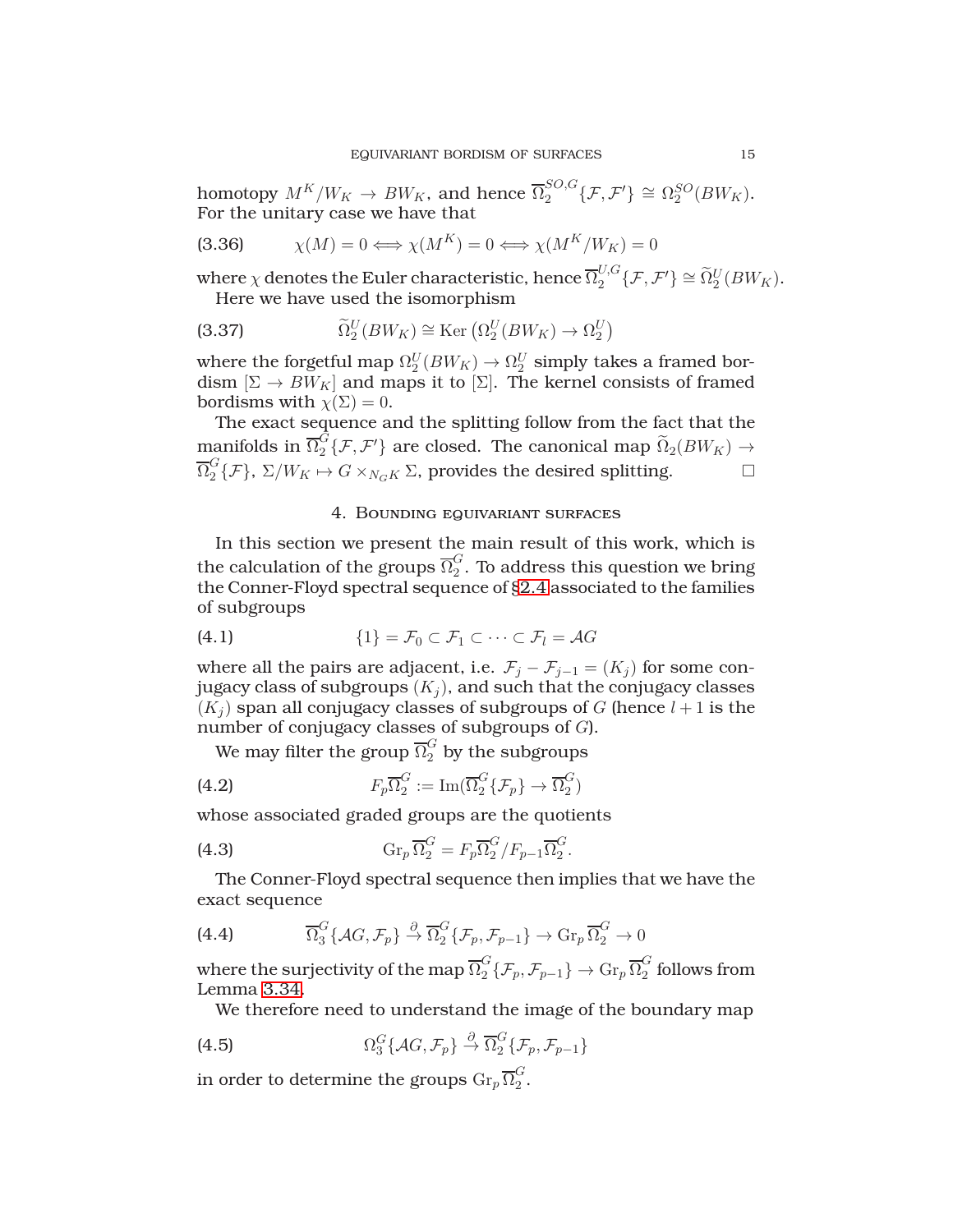Note that the image of the boundary map of [\(4.5\)](#page-14-0) is equivalent to the image of the boundary map

(4.6) 
$$
\Omega_3^{W_K} \{ \mathcal{A}W_K, \{1\} \} \stackrel{\partial}{\rightarrow} \widetilde{\Omega}_2(BW_K).
$$

This follows from the fact that the manifolds of interest will have trivial actions of the groups in the conjugacy class  $(K_p)$  and then one follows the same argument as presented in Lemma [3.34.](#page-13-0) Therefore we obtain the following result.

<span id="page-15-0"></span>**Lemma 4.7.** Consider the associated graded groups  $\mathrm{Gr}_{*}\,\overline{\Omega}_{2}^{G}$  of  $\overline{\Omega}_{2}^{G}$ 2 *induced by the families of subgroups presented in* [\(4.1\)](#page-14-1)*. Then*

(4.8) 
$$
\operatorname{Gr}_p\overline{\Omega}_2^G \cong \operatorname{Coker}\left(\Omega_3^{W_{K_p}}\left\{\mathcal{A}W_{K_p},\{1\}\right\} \xrightarrow{\partial} \widetilde{\Omega}_2(BW_{K_p})\right).
$$

Hence we need to understand which surfaces with free actions equivariantly bound.

4.1. **Bounding free actions on surfaces.** It turns out that the only free actions on surfaces that equivariantly bound are those on which the quotient surface is a torus. This result is originally due to the first author [\[Sam20,](#page-27-6) [Sam21\]](#page-27-7) whenever the group  $G$  does not contain any subgroup isomorphic to the platonic groups  $A_4, \mathfrak{S}_4, A_5$  or to the dihedral groups  $D_{2k}$ , and it was the one who triggered the investigation presented in this work. Here we will produce an alternative proof, generalizing it for all finite groups. Let us first recall the definition of the Bogomolov multiplier of a finite group.

The cohomology group  $H^2(G,\mathbb{C}^*)$  determines the isomorphism classes of central  $\mathbb{C}^*$  group extensions of  $G$ , and therefore complex irreducible projective representations of the group  $G$  define elements in  $H^2(G,\mathbb{C}^*)$ . Schur [\[Sch04\]](#page-27-16) extensively studied this cohomology group and therefore it was called the *Schur multiplier* of G [\[Kar87\]](#page-27-17).

Bogomolov [\[Bog87\]](#page-26-0) defined the subgroup  $B_0(G)$  of the Schur multiplier consisting of all elements which vanish when restricted to all its abelian subgroups

(4.9) 
$$
B_0(G) = \bigcap_{A \subset G, \text{abelian}} \text{Ker}\left(\text{res}_A^G : H^2(G, \mathbb{C}^*) \to H^2(A, \mathbb{C}^*)\right).
$$

The interest in this group comes among other things from a result Bogomolov proved in [\[Bog87,](#page-26-0) Thm. 3.1] which states that whenever the field of  $G$ -invariants  $\mathbb{C}[G]^G$  of the rational field  $\mathbb{C}[G]$  is rational over  $\mathbb C$  then the Bogomolov multiplier of the group  $G$  vanishes.

Using the fact that for finite groups  $H^2(G, \mathbb{C}^*) \cong H_2(G, \mathbb{Z})$ , Moravec [\[Mor12\]](#page-27-9) showed that the Bogomolov multiplier group  $B_0(G)$  is isomorphic to the group

(4.10) 
$$
\tilde{B}_0(G) := H_2(G, \mathbb{Z})/M_0(G)
$$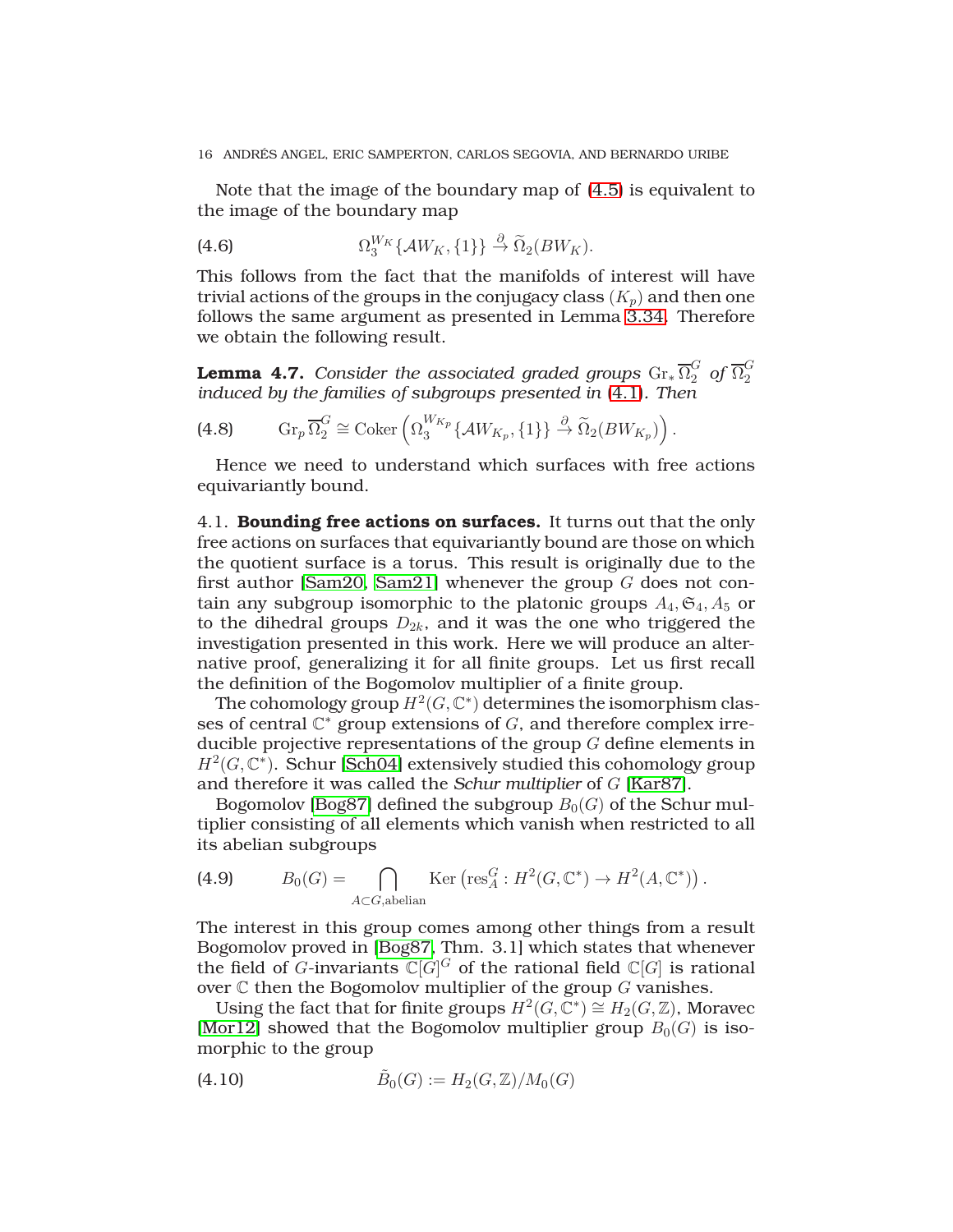where  $M_0(G)$  is the subgroup of  $H_2(G,\mathbb{Z})$  generated by the images

(4.11) 
$$
\operatorname{Im} (H_2(\mathbb{Z} \times \mathbb{Z}, \mathbb{Z}) \to H_2(G, \mathbb{Z}))
$$

of all homomorphisms  $\mathbb{Z} \times \mathbb{Z} \to G$ . This homology version of the Bogomolov multiplier was then used to calculate  $B_0(G)$  for several types of finite groups [\[Mor12\]](#page-27-9).

In this homological form, the Bogomolov multiplier appeared much earlier in [\[Neu75\]](#page-27-14) in connection with SK-groups (cutting and pasting of manifolds) and in [\[Oli80\]](#page-27-18) as  $SK_1$  in algebraic K-theory.

Using now the fact that there are canonical isomorphisms

(4.12) 
$$
\widetilde{\Omega}_2^U(BG) \stackrel{\cong}{\to} \Omega_2^{SO}(BG) \stackrel{\cong}{\to} H_2(BG,\mathbb{Z}),
$$

we present a generalization of a result which was established by the first author in [\[Sam21\]](#page-27-7). First we need a lemma.

<span id="page-16-0"></span>**Lemma 4.13.** *Let* Σ *be an oriented surface with free* G*-action that bounds equivariantly. Then* Σ *can be extended to an oriented* G*manifold whose ramification locus is a 1-dimensional manifold (all the isotropy groups are all cyclic).*

*Proof.* Let M be an oriented G-manifold whose boundary is the surface with free  $G$ -action  $\Sigma$ . The obstruction for the ramification locus  $\overline{M}$  to be a 1-dimensional manifold is the presence of points with isotropy groups isomorphic to dihedral or platonic groups  $(A_4, \mathfrak{S}_4,$  $A_5$ ). First we will perform the blow up construction on the normal neighborhoods of the points whose isotropies are isomorphic to either  $A_5$ ,  $\mathfrak{S}_4$  or  $A_4$ ; this procedure produces a new manifold  $M'$ with the same boundary as M but without points with  $A_5$ ,  $\mathfrak{S}_4$  or  $A_4$  isotropy. Now, on  $M'$  we construct a cobordism by attaching the appropriate equivariant handles around all pairs of points with dihedral isotropy and isomorphic normal representation. The new manifold thus constructed  $M''$  is cobordant to  $M''$ , has the same boundary as M, and has only fixed points with cyclic isotropy. Hence the ramification locus of  $M''$  is smooth.

Let us show with more detail the first step. Take a point  $x \in M$ whose isotropy  $G_x$  is imorphic to  $A_5$  (we will start with the larger isotropy first). Let  $N_x$  be a normal  $G_x$ -neighborhood of x such that  $N_x \cap g \cdot N_x = \emptyset$  for all  $g \in G - G_x$ , and let

$$
(4.14) \quad \sigma: B(V_{G_x}) \stackrel{\cong}{\to} N_x
$$

be a  $G_x$ -equivariant diffeomorphism with  $V_{G_x}$  the faithful representation of  $G_x$  around x. Take  $G \cdot N_x$  as a  $G$ -equivariant neighborhood around the orbit  $G \cdot x$  and note that  $\sigma$  induces a  $G$ -equivariant diffeomorphism  $G \times_{G_x} B(V_{G_x}) \stackrel{\cong}{\to} G \cdot N_x$ . Construct the blow up  $B(\gamma(V_{G_x}))$ presented in Definition [3.24](#page-12-2) and note that the sphere bundles are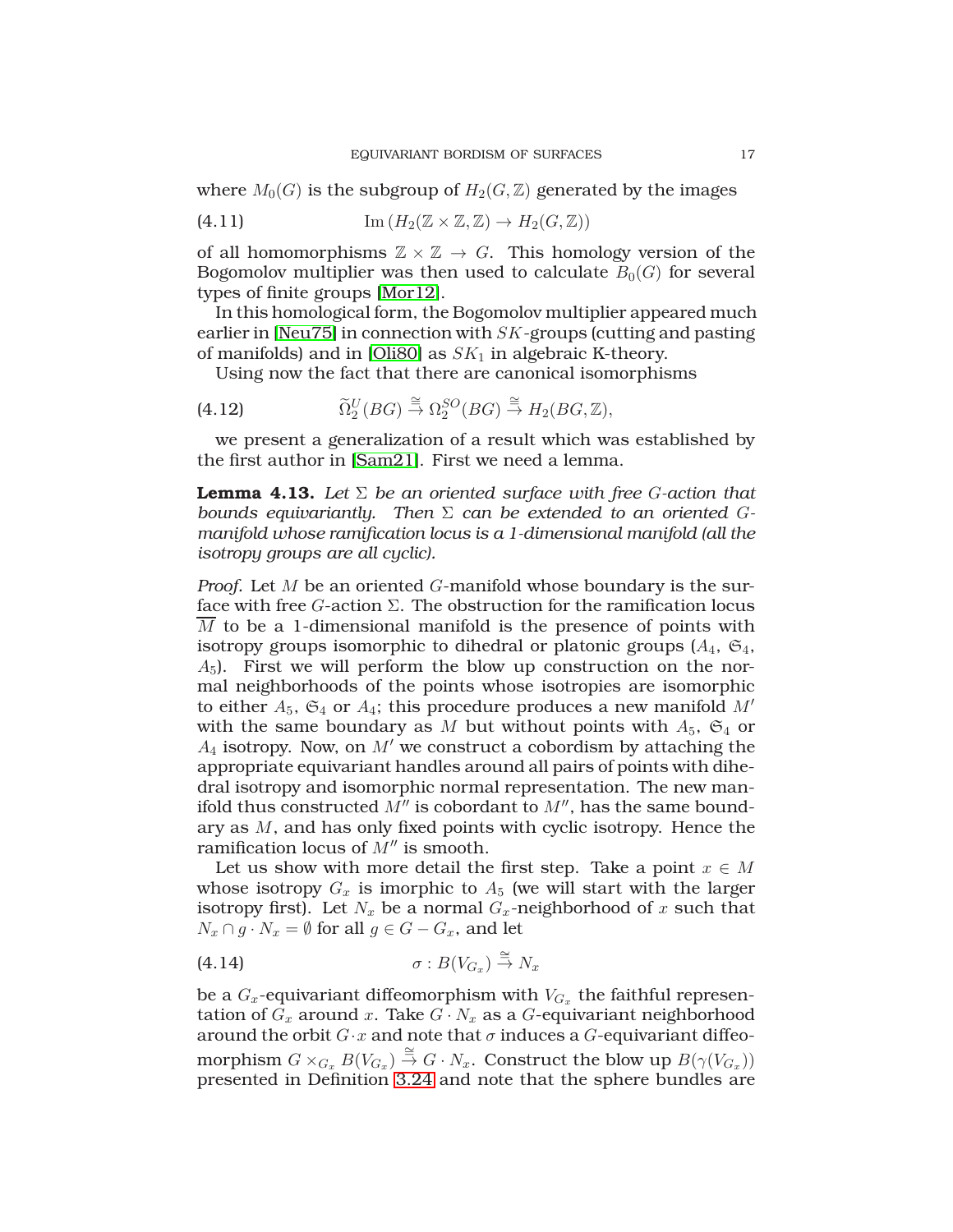$G_x$ -diffeomorphic to the boundary of  $N_x$ :

(4.15) 
$$
S(\gamma(V_{G_x})) \cong (V_{G_x}) \stackrel{\cong}{\to} \partial N_x.
$$

Cut  $G\!\cdot\! N_x$  from  $M$  and glue  $G\!\times_{G_x}\!B(\gamma(V_{G_x}))$  along the boundary using the diffeomorphism  $\sigma$ . Define the new *G*-manifold

(4.16) 
$$
M' := (M - G \cdot N_x) \cup_{\partial (G \cdot N_x)} G \times_{G_x} B(\gamma(V_{G_x}))
$$

and note that  $M'$  has the same boundary as  $M$ , but with the property that inside  $\partial N_x$  there are no more points with isotropy isomorphic to  $A_5$ . Cutting and pasting the blow ups for every point with isotropy isomorphic to  $A_5$ , produces a manifold without points whose isotropy is isomorphic to  $A_5$ . Then this blow up procedure is carried out for points with isotropy isomorphic to  $\mathfrak{S}_4$  and then to points with isotropy isomorphic to  $A_4$ . The resulting manifold  $M'$  has the same boundary as  $M$ , but it does not contain points with isotropy isomorphic to either  $A_5$ ,  $\mathfrak{S}_4$  or  $A_4$ . The only isotropies that appear on  $M'$ are cyclic or dihedral groups.

Now let us do the second step. Here we follow the same procedure as presented in Proposition [3.22.](#page-10-0) For a point  $x \in \overline{M}$  with isotropy a dihedral group K, there exists another point  $x' \in \overline{M}$  with the same isotropy group and isomorphic normal representation. Simply follow the path on  $\overline{M}$  of the fixed point set of the largest cyclic subgroup of K (if  $K$  is  $D_4$  any subgroup works) and another point  $x'$  will be reached with the same istropy as  $x$  and isomorphic normal representation. If  $x = x'$ , as it might be the case whenever  $K \cong D_4$ , simply follow on  $\overline{M}$  the third path that leaves x and a different point  $x''$  will be reached (see the proof of Proposition [3.22\)](#page-10-0). Attach an equivariant handle of the form  $[0,1] \times (G \times_K B(V))$ , where V is the faithful Krepresentation which is  $K$ -equivariantly diffeomorphic to the normal neighborhood  $N_x$  of x. This handle is attached to the G-equivariant normal neighborhood of  $G\!\cdot\! x$  and  $G\!\cdot\! x'$ . Take the cobordant manifold where the  $\tilde{G}$ -equivariant normal neighborhoods of  $G\cdotp x$  and  $G\cdotp x'$  are removed, and note that in this new manifold there are less points with isotropy isomorphic to dihedral groups. Repeat the previous procedure until the points with dihedral isotropy have been removed.

The resulting manifold  $M''$  has the same boundary as  $M$ , is cobordant to  $M'$ , and its ramification locus  $\overline{M''}$  is smooth because all its isotropy groups are cyclic (or trivial).

Here it is important to highlight that  $M'$  and  $M''$  are cobordant, while  $M$  and  $M'$  might be in different cobordism classes. The fixedpoint homomorphism  $\phi_3^{SO}$  of Proposition [3.28](#page-12-3) will distinguish the different cobordism classes.  $\Box$ 

We are now ready to show which surfaces with free G-actions bound equivariantly.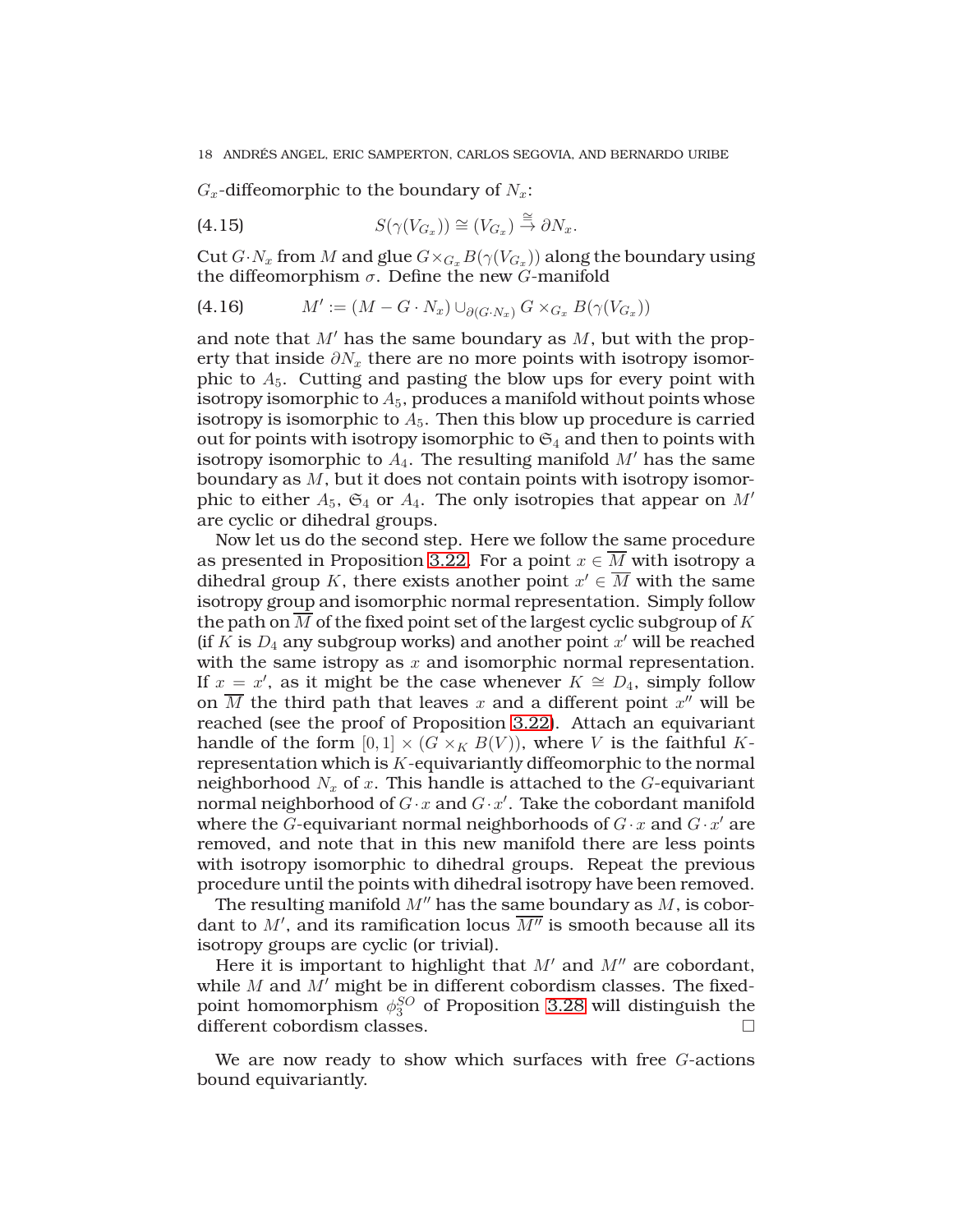<span id="page-18-0"></span>**Theorem 4.17.** *Let* G *be a finite group. Then the oriented and unitary equivariant bordism of surfaces with free* G*-actions fits into the exact sequence*

<span id="page-18-1"></span>(4.18) 
$$
\Omega_3^G\{\mathcal{A}G,\{1\}\}\stackrel{\partial}{\to}\widetilde{\Omega}_2(BG)\to\widetilde{B}_0(G)\to 0.
$$

*Proof.* Let us first show that the image of the boundary map consists of toral classes in  $H_2(BG, \mathbb{Z})$ , that is, homology classes coming from the image of maps of tori  $S^1 \times S^1 \to BG$ .

Let  $M$  be a 3-dimensional  $G$ -manifold (oriented or unitary) whose boundary ∂M has a free G-action; in the oriented case take M as shown in Lemma [4.13](#page-16-0) Note that if the ramification locus  $\overline{M}$  is not empty, then it is a smooth oriented 1-dimensional manifold; in the unitary case this follows from the fact that fixed points of all nontrivial subgroups can only have complex codimension 0 or 1.

If  $\overline{M}$  is empty then M has a free G action and therefore the boundary surface  $(\partial M)/G$  bounds. If  $\overline{M}$  is not empty we may consider the G-equivariant tubular neighborhood N of  $\overline{M}$  in M. The manifolds N and M define the same bordism class since on  $M - N$  the action of G is free, and therefore  $\partial M$  and  $\partial N$  are cobordant. The tubular neighborhood N is homeomorphic to the unit ball bundle  $B\nu$  of the normal bundle  $\nu$  of  $\overline{M}$  in  $M.$  The sphere bundle  $S\nu$  defines the  $S^1$ -principal bundle  $S^1 \to S\nu \to \overline{M}$  and since every circle bundle over the circle is topologically a torus, then the sphere bundle  $S_{\nu}$  is homeomorphic to a disjoint union of 2-dimensional tori. Hence  $\partial N$  is a disjoint union of 2-dimensional tori, and its quotient  $\partial N/G$  is a torus (since  $M/G$ is connected and  $\chi(\partial N/G) = \chi(\partial N)/|G|$ . Hence we have now proved that the image of the boundary map  $\partial$  of [\(4.18\)](#page-18-1) consists only of toral classes in  $H_2(BG, \mathbb{Z})$ .

Now let us show the converse, namely, that any toral class in  $H_2(BG, \mathbb{Z})$  lies in the image of the boundary map of [\(4.18\)](#page-18-1). Take any toral class defined by a homomorphism  $\varphi : \mathbb{Z} \times \mathbb{Z} \to G$  and denote by  $A := \varphi(\mathbb{Z} \times \{0\})$  and  $C := \varphi(\{0\} \times \mathbb{Z})$  the cyclic subgroups of G that define the toral class. Denote by  $a := \varphi(1,0)$  and  $c := \varphi(0,1)$  the generators of A and C respectively.

Let  $N_GA$  be the normalizer of A in G and note that C is a subgroup of the normalizer. Denote by  $\iota$  and  $\bar{\iota}$  the homomorphism  $\iota : \mathbb{Z} \to$  $N_GA$ ,  $\iota(n) := c^n$  and the homomorphism to the quotient  $\bar{\iota}: \mathbb{Z} \to W_A$ . Consider the irreducible representation  $\rho : A \to U(1)$ ,  $\rho(a) := e^{\frac{2\pi i}{|A|}}$ , and define the  $U(1)$  extension of  $W_A$  by the exact sequence of groups

$$
(4.19) \t\t\t U(1) \to U(1) \times_A N_G A \to W_A
$$

where  $U(1) \times_A N_G A$  is defined by the equivalence relation  $(\lambda \rho(\alpha), g) \sim$  $(\lambda, \alpha g)$  for all  $\alpha \in A$ ,  $\lambda \in U(1)$  and  $g \in N_G A$ .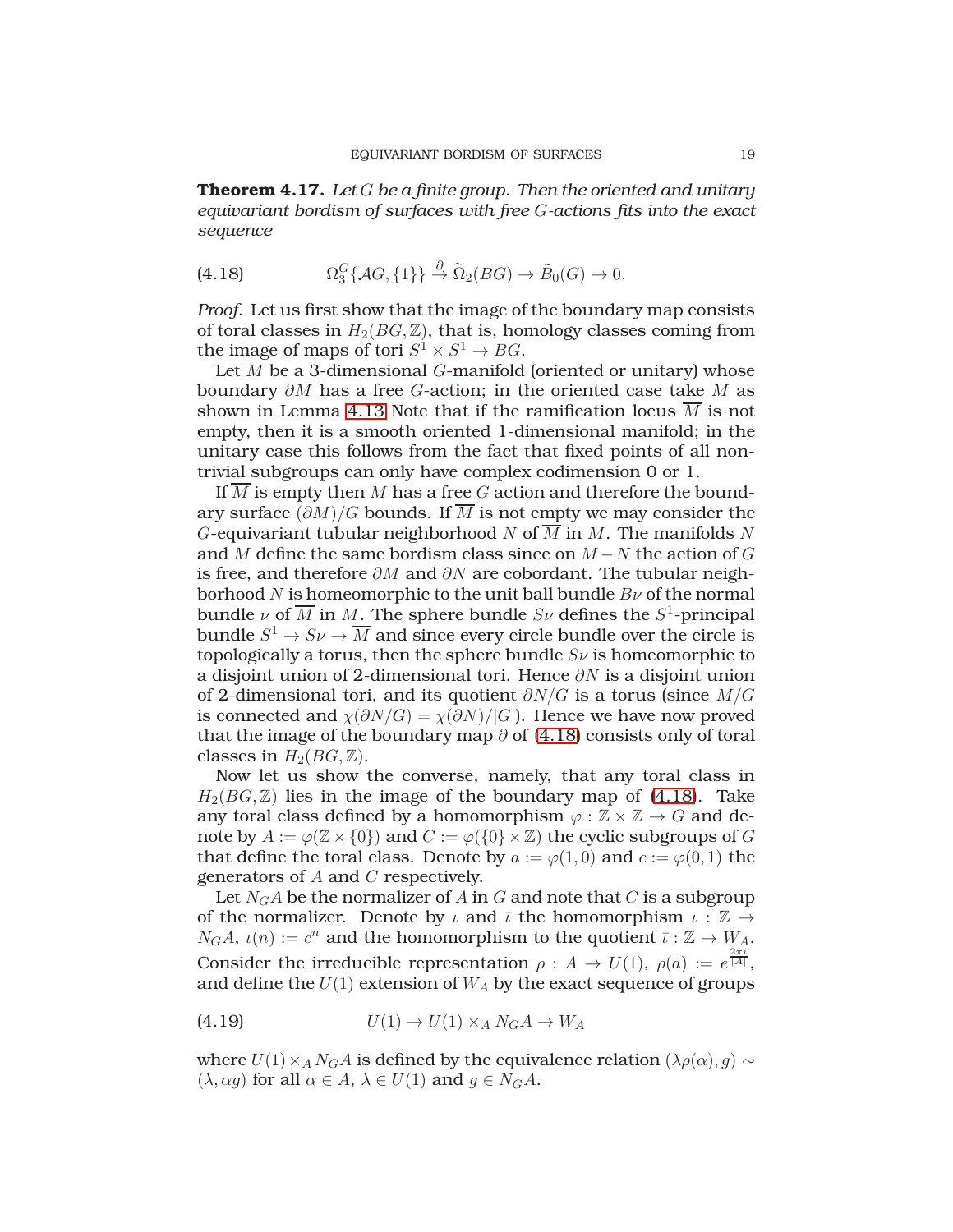Consider the homomorphism  $\tilde{\iota}: \mathbb{Z} \to U(1) \times_A N_G A$ ,  $\tilde{\iota}(n) := [(1, \iota(c^n))],$ and note that its classifying map

(4.20) 
$$
B\tilde{\iota}: S^1 \to B(U(1) \times_A N_G A)
$$

factors through the classifying map  $B\overline{\iota}: S^1 \to BW_A$ .

Let  $E := (B\tilde{\iota})^* E(U(1) \times_A N_G A)$  be the pullback of the universal bundle and note two things. First, E is a principal  $U(1) \times_A N_G A$ bundle over the circle  $S^1$ , and therefore it is a surface. Second, the canonical homomorphism

(4.21) 
$$
N_G A \to U(1) \times_A N_G A, \quad g \mapsto [(1, g)],
$$

induces a free action of  $N_GA$  on E. Now it is straightforward to notice that the homology class of the surface  $E/N_GA \rightarrow BN_GA \rightarrow BG$  in  $\widetilde{\Omega}_2(BG)$  agrees with the homology class defined by  $B\varphi_*[S^1\times S^1].$ 

We still need to show that the surface  $E$  equivariantly bounds. Take the quotient  $F = E/U(1)$  and note that F is homeomorphic to  $(B\bar{\iota})^*EW_A$ ; hence F is the principal  $W_A$ -bundle over the circle that  $\bar{\iota}$ defines (see the following commutative diagram).

(4.22) 
$$
U(1)
$$
\n
$$
U(1)
$$
\n
$$
E
$$
\n
$$
E
$$
\n
$$
S^1
$$
\n
$$
U(1) \times_A N_G A
$$
\n
$$
V_A
$$
\n
$$
V_A
$$
\n
$$
V_A
$$
\n
$$
V_A
$$
\n
$$
V_A
$$
\n
$$
V_A
$$
\n
$$
V_A
$$
\n
$$
V_A
$$
\n
$$
V_A
$$
\n
$$
V_A
$$
\n
$$
V_A
$$
\n
$$
V_A
$$
\n
$$
V_A
$$
\n
$$
V_A
$$
\n
$$
V_A
$$
\n
$$
V_A
$$
\n
$$
V_A
$$
\n
$$
V_A
$$
\n
$$
V_A
$$
\n
$$
V_A
$$
\n
$$
V_A
$$
\n
$$
V_A
$$
\n
$$
V_A
$$
\n
$$
V_A
$$
\n
$$
V_A
$$
\n
$$
S^1
$$
\n
$$
S^1
$$
\n
$$
S^1
$$
\n
$$
S^1
$$
\n
$$
V_A
$$
\n
$$
V_A
$$
\n
$$
V_A
$$
\n
$$
V_A
$$
\n
$$
V_A
$$
\n
$$
V_A
$$
\n
$$
V_A
$$
\n
$$
V_A
$$
\n
$$
V_A
$$
\n
$$
V_A
$$
\n
$$
V_A
$$

We have that E is a principal  $U(1)$ -bundle over F and therefore we may take the associated complex vector bundle

(4.23) 
$$
\mathbb{C} \to \mathbb{C} \times_{U(1)} E \to F.
$$

The unit bundle  $D(\mathbb{C}\times_{U(1)} E)$  is a unitary manifold endowed with the action of  $N_GA$ , whose boundary, the sphere bundle  $S(\mathbb{C} \times_{U(1)} E)$ , is homeomorphic to E:

(4.24) 
$$
\partial \left( D(\mathbb{C} \times_{U(1)} E) \right) = S(\mathbb{C} \times_{U(1)} E) \cong E.
$$

Therefore we have just proved that

(4.25) 
$$
[G \times_{N_G A} D(\mathbb{C} \times_{U(1)} E)] \stackrel{\partial}{\to} [E/N_G A] = B\varphi_*[S^1 \times S^1],
$$

thus showing that any toral class in  $\tilde{\Omega}_2(BG)$  equivariantly bounds.  $\Box$ 

Now we can put all the pieces together to understand the torsion of the equivariant bordism group of surfaces.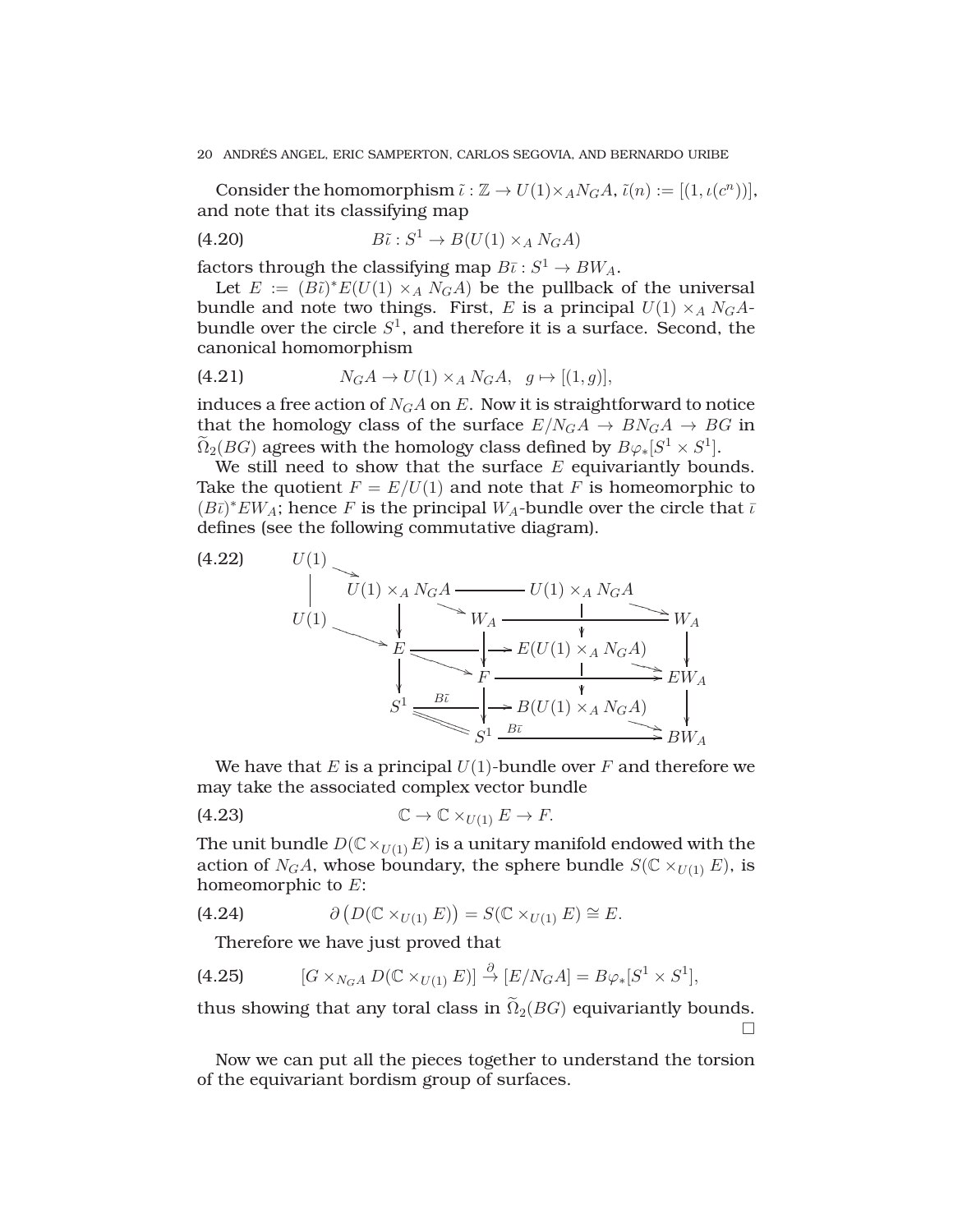4.2. **Torsion of the equivariant bordism group of surfaces.** By Corollary [3.18](#page-10-1) we have

(4.26) 
$$
\overline{\Omega}_2^G = \text{Ker}(\phi_2) = \text{Tor}_{\mathbb{Z}}(\Omega_2^G).
$$

Let us now determine explicitly these torsion subgroups.

<span id="page-20-0"></span>**Theorem 4.27.** *Let* G *be a finite group. Then there is a canonical isomorphism*

(4.28) 
$$
\bigoplus_{(K)} \tilde{B}_0(W_K) \cong \operatorname{Tor}_{\mathbb{Z}}(\Omega_2^G)
$$

*where*  $(K)$  *runs over all conjugacy classes of subgroups of*  $G$ *,*  $W_K =$  $N_GK/K$  and  $\tilde{B}_0(W_K)$  is the homology version of the Bogomolov multi*plier of the group*  $W_K$ .

*Proof.* Denote by  $\mathrm{Gr}_\ast \mathrm{Tor}_\mathbb{Z} (\Omega_2^G)$  the associated graded groups of the G-equivariant, unitary or oriented, bordism groups of surfaces that are induced by the Conner-Floyd spectral sequence of the families of subgroups of [\(4.1\)](#page-14-1). Lemma [4.7](#page-15-0) and Theorem [4.17](#page-18-0) imply that

(4.29) 
$$
\operatorname{Gr}_p \operatorname{Tor}_\mathbb{Z}(\Omega_2^G) \cong \tilde{B}_0(W_{K_p}),
$$

and since all consecutive pairs of families are adjacent, we obtain the graded isomorphism

<span id="page-20-1"></span>(4.30) 
$$
\operatorname{Gr}_{*} \operatorname{Tor}_{\mathbb{Z}}(\Omega_{2}^{G}) \cong \bigoplus_{(K)} \tilde{B}_{0}(W_{K}).
$$

Now, for a fixed conjugacy class of subgroups  $(K)$ , the canonical map

(4.31) 
$$
\widetilde{\Omega}_2(BW_K) \to \Omega_2^G, \quad \Sigma/W_K \mapsto G \times_{N_G K} \Sigma,
$$

which sends the quotient space of a surface  $\Sigma$  by the free  $W_K$ -action to the surface with  $G$ -action whose isotropy groups lie in  $(K)$ , factors through  $\tilde{B}_0(W_K)$ , thus producing a canonical homomorphism

$$
(4.32) \qquad \qquad \tilde{B}_0(W_K) \to \Omega_2^G.
$$

Bundling up all these homomorphisms we obtain a canonical map

(4.33) 
$$
\bigoplus_{(K)} \tilde{B}_0(W_K) \to \operatorname{Tor}_{\mathbb{Z}}(\Omega_2^G)
$$

which becomes an isomorphism since it is compatible with the graded isomorphism of [\(4.30\)](#page-20-1).

In particular, if  $G$  is a group whose Bogomolov multipliers vanish for all groups  $W_K$  with  $\tilde{K}$  a non-trivial subgroup, then  $\text{Tor}_{\mathbb{Z}}(\Omega_2^G) \cong$  $\widetilde{B}_0(G)$ . This is the case whenever G is one of the smallest p-groups with non-trivial Bogomolov multiplier. In the last section we present two p-groups of this kind.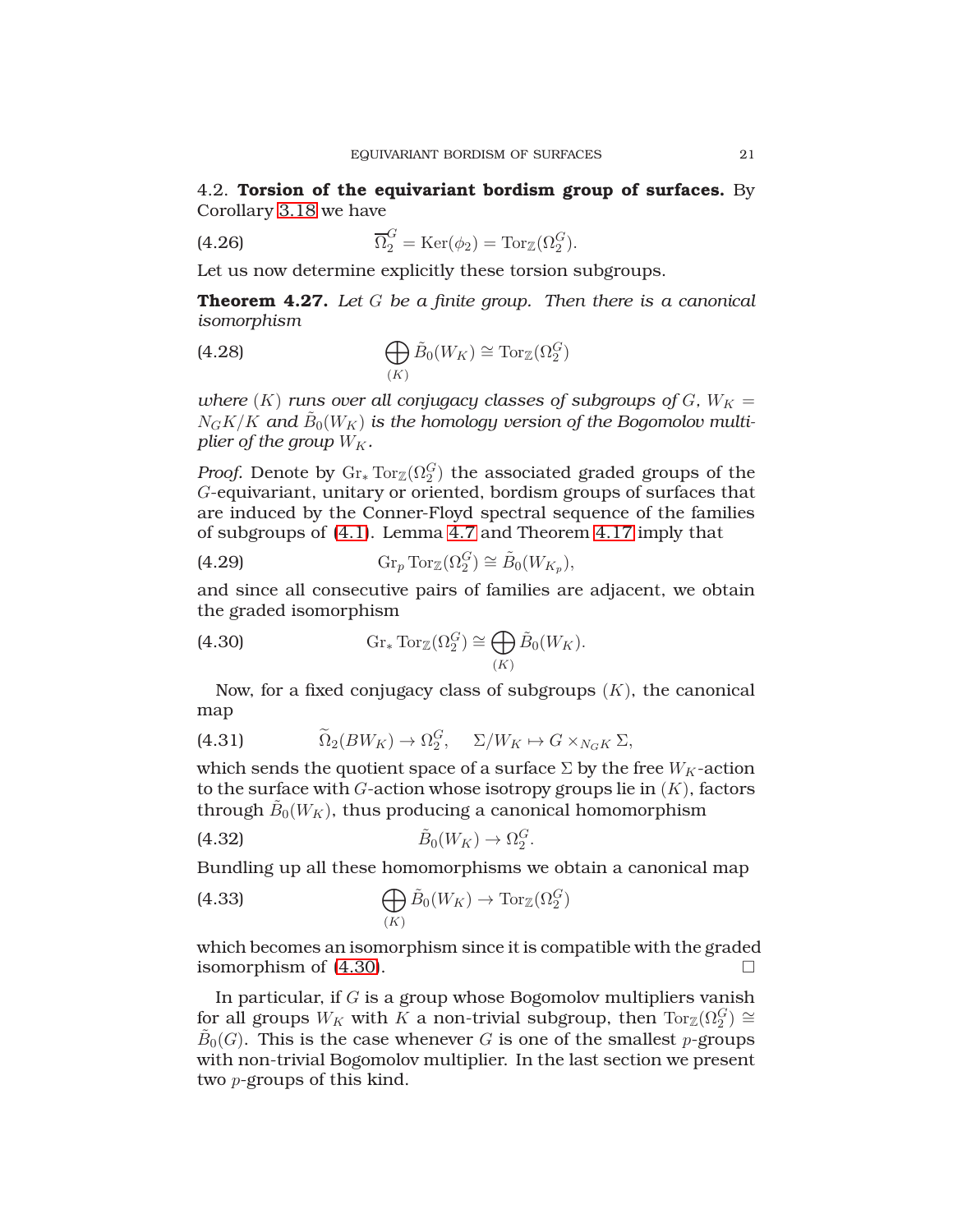We are now ready to provide an explicit calculation of the unitary and oriented equivariant bordism group of surfaces. Assembling Theorem [3.7,](#page-7-0) Proposition [3.12](#page-8-1) and Theorem [4.27](#page-20-0) we obtain the following result.

<span id="page-21-0"></span>**Theorem 4.34.** *Let* G *be a finite group. Then the unitary and oriented equivariant bordism of surfaces canonically decompose as follows:*

$$
(4.35) \qquad \Omega_2^{U,G} \cong \bigoplus_{(K)} \left( \tilde{B}_0(W_K) \oplus \Omega_2^U \right) \oplus \bigoplus_{\substack{K \text{ cyclic} \\ \text{cyclic}}} \left( \bigoplus_{\text{Hom}_{\text{inj}}(K,U(1))/W_K} \mathbb{Z} \right),
$$
\n
$$
(4.36) \qquad \Omega_2^{SO,G} \cong \bigoplus_{(K)} \left( \tilde{B}_0(W_K) \right) \oplus \bigoplus_{\substack{K \cong \mathbb{Z}/2 \text{ cyclic} \\ \text{Hom}_{\text{inj}}(K,U(1))_{\tau}/W_K}} \left( \bigoplus_{\substack{K \cong \mathbb{Z} \\ \text{Hom}_{\text{inj}}(K,U(1))_{\tau}/W_K}} \mathbb{Z} \right).
$$

*Here*  $(K)$  *runs over the conjugacy classes of subgroups of G,*  $W_K$ is the Weyl group  $N_G K/K$ ,  $Hom_{\text{ini}}(K, U(1))$  is the set of monomor*phisms,* Hom<sub>ini</sub> $(K, U(1))_{\tau}$  *is the set of equivalence classes of monomorphisms modulo complex conjugation, and Hom*<sub>inj</sub> $(K, U(1))/W_K$  *and*  $Hom_{ini}(K, U(1))_{\tau}/W_K$  are the quotients defined by the induced action *of the Weyl group*  $W_K$  *on these sets of homomorphisms.* 

### 5. 2-dimensional SK-groups of classifying spaces

Jänich in [\[Jän69,](#page-27-11) [Jän68\]](#page-27-12) started the study of the characterization of invariants with the additivity property of the Euler characteristic and the signature under cutting and pasting of manifolds.

Karras and Kreck in their Diplom thesis extended the ideas of Jänich to cutting and pasting in the bundle situation. The book [\[KKNO73\]](#page-27-13) presented and simplified these results with the definition of the SK-groups of a space (cutting and pasting groups from the German *Schneiden und Kleben*). Later Neumann [\[Neu75\]](#page-27-14) completely calculated the 2-dimensional  $SK$ -groups of a space in terms of what is now known as the Bogomolov multiplier of its fundamental group. We recall in this section the main results of [\[KKNO73\]](#page-27-13) and [\[Neu75\]](#page-27-14) that allow us to relate the  $SK$ -relation with the equivariant bordism relation on surfaces with free actions.

The *Schneiden und Kleben* groups SK∗(X) of a space are defined as the Grothendieck group of the semigroups obtained by defining the SK-equivalence on the class of continuous maps from oriented  $n$ -dimensional manifolds to  $X$  [\[KKNO73\]](#page-27-13).

The  $SK$ -relation is defined as follows: given  $(M_i,f_i)$  with  $f_i:M_i\to$ X, we say that  $(M_1, f_1)$  and  $(M_2, f_2)$  are related by cutting and pasting along ∂N if  $M_1 = N \cup_{\phi} -N', M_2 = N \cup_{\psi} -N'$  and there are homotopies  $f_1|_N \simeq f_2|_N, f_1|_{N'} \simeq f_2|_{N'}.$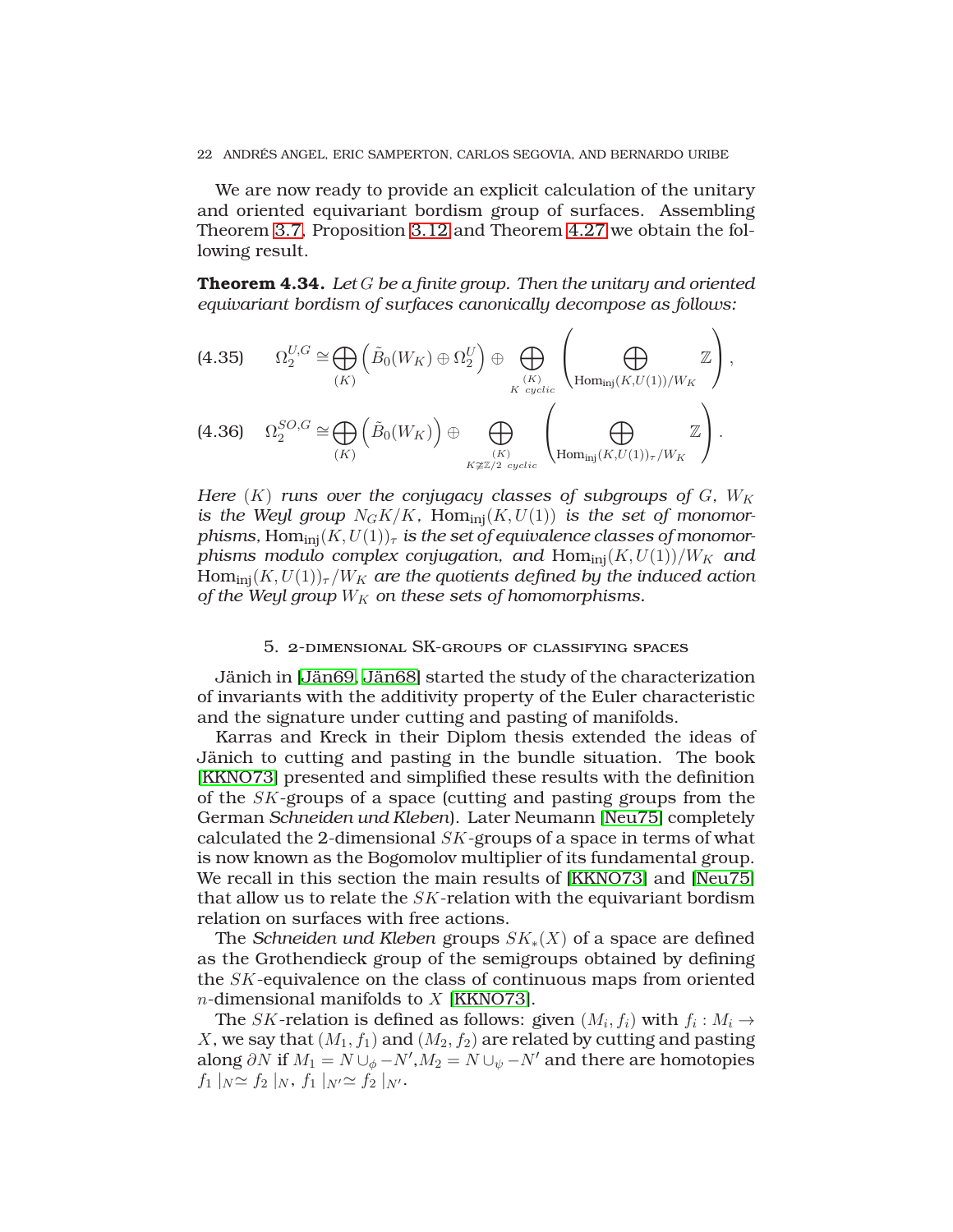The *Schneiden und Kleben* bordism groups  $\overline{SK}_n(X)$  of a space are defined as the quotient of the oriented bordism groups by the equivalence relation generated by the SK-relation:

(5.1) 
$$
\overline{SK}_*(X) = \Omega_*^{SO}(X) / \sim.
$$

The group  $\overline{SK}_2(BG)$  can be interpreted as the bordism group of surfaces with free G-actions modulo the SK-relations.

The following results summarize the main properties of the SKrelation [\[KKNO73,](#page-27-13) Lem. 1.5 & 1.6].

- (1) Any  $f: S^1 \to X$  is zero in  $SK_1(X)$ .
- (2) If M fibers over  $S<sup>n</sup>$  with fiber F then for any  $f : M \to X$ , in  $SK_*(X)$  we have

(5.2) 
$$
[M, f] = [S^n, *][F, f|_F].
$$

(3) If  $[M_2, f_2]$  is obtained from  $[M_1, f_1]$  by surgery of type  $(k+1, n-1)$ k), then in  $SK_*(X)$ 

(5.3) 
$$
[M_1, f_1] + [S^n, *] = [M_2, f_2] + [S^k \times S^{n-1}, *].
$$

Now, if  $I_*$  denotes the subgroup of  $SK_*(X)$  generated by the spheres, we have:

**Theorem 5.4.** [\[KKNO73,](#page-27-13) Thm. 1.1] *For a connected space* X*, there is the following exact sequence*

(5.5) 
$$
0 \to I_* \to SK_*(X) \to \overline{SK}_*(X) \to 0,
$$

*which is moreover split.*

The groups  $SK_*(X)$  fit into short exact sequences whose middle terms are the oriented bordism groups.

<span id="page-22-0"></span>**Theorem 5.6.** [\[KKNO73,](#page-27-13) Thm 1.2] *Let*  $F_n(X)$  *be the submodule of*  $\Omega^{SO}_n(X)$  generated by all elements which have a representative that  $\operatorname{fibers}$  over  $S^1$ . Then  $F_n(X)$   $\operatorname{fits}$  into the short exact sequence

(5.7) 
$$
0 \to F_*(X) \to \Omega_*^{SO}(X) \to \overline{SK}_*(X) \to 0.
$$

This theorem follows from the observations that any manifold that fibers over  $S^1$  gives a class that is zero in  $\overline{SK}_*(X)$ , and that the kernel of the homomorphism  $\Omega_*^{SO}(X) \to \overline{SK}_*(X)$  consists of mapping tori. The key lemma for the opposite inclusion asserts that if  $(M_1, f_1)$  is obtained from  $(M_2, f_2)$  by cutting and pasting along N, then in  $\Omega^{SO}_*(X)$ the class of  $(N \cup_{\phi} -N', f_1) - (N \cup_{\psi} -N', f_2)$  is equal to the mapping torus of the diffeomorphism of  $\partial N$ ,  $\phi^{-1} \circ \psi$ . Any mapping torus fibers over  $S^1$  and any fibration over  $S^1$  is a mapping torus.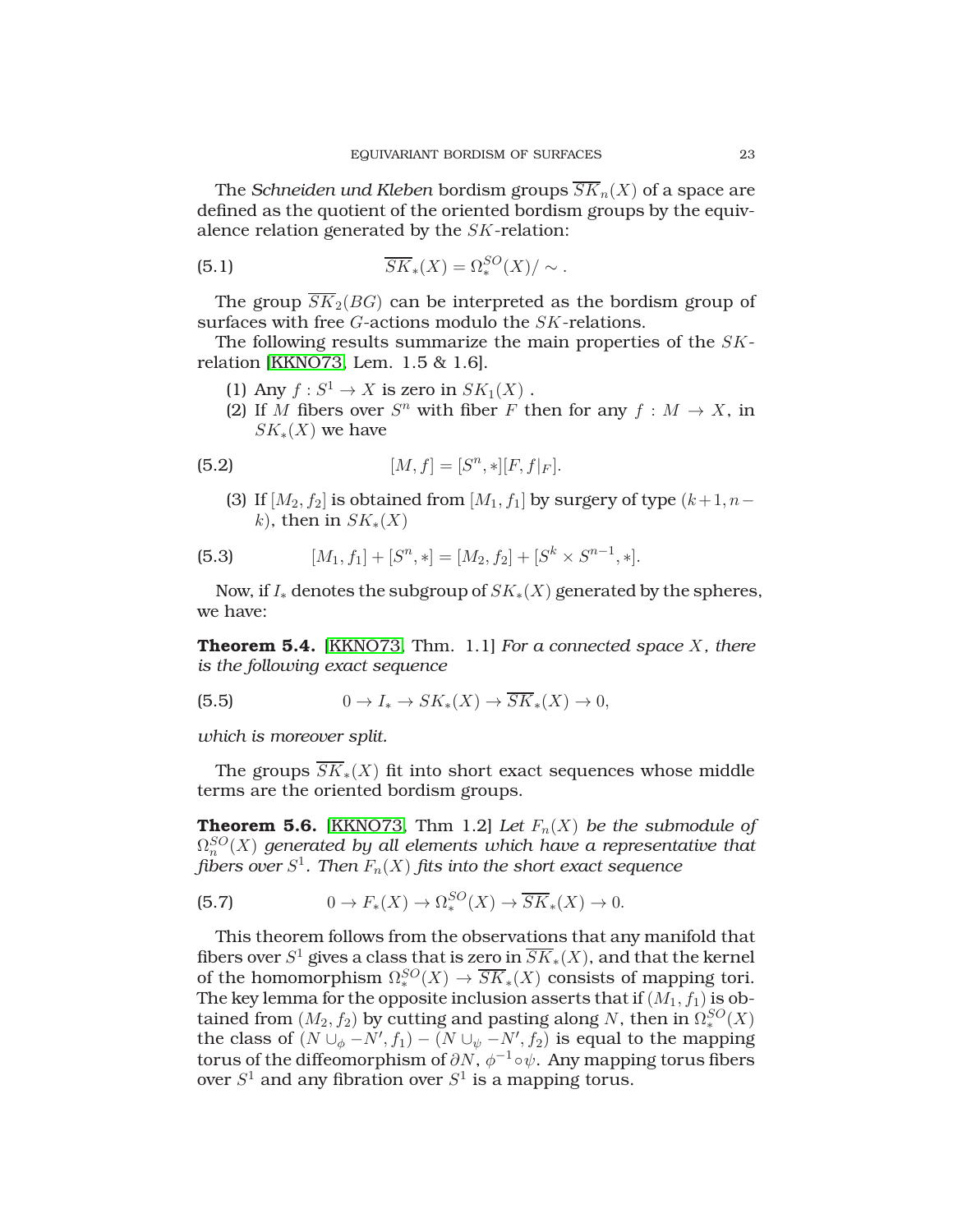The SK- groups of a point are given by [\[KKNO73\]](#page-27-13):

$$
SK_{4n+1}(*)=0, \quad SK_{4n+3}(*)=0,
$$

(5.8) 
$$
SK_{4n+4}(*) = \mathbb{Z} \oplus \mathbb{Z}, \text{ basis } [S^{4n+4}], [\mathbb{CP}^{2n+2}],
$$

$$
SK_{4n+2}(*) = \mathbb{Z}, \text{ basis } [S^{4n+2}].
$$

The  $\overline{SK}$ - groups of a point are given by:

(5.9) 
$$
\overline{SK}_n(*) \cong \begin{cases} 0 & n \text{ is odd or } n \equiv 2 \mod 4, \\ \mathbb{Z} & n \equiv 0 \mod 4. \end{cases}
$$

There are augmentation maps

(5.10) 
$$
\varepsilon^X: SK_*(X) \to SK_*(*) , \quad \overline{\varepsilon}^X: \overline{SK}_*(X) \to \overline{SK}_*(*)
$$

given by ignoring the maps to  $X$ . For  $X$  a connected space, these augmentation maps give decompositions

(5.11) 
$$
SK_*(X) \cong SK_*(*) \oplus \text{Ker } \varepsilon^X, \quad SK_*(X) \cong \overline{SK}_*(*) \oplus \text{Ker } \overline{\varepsilon}^X,
$$

where  $\mathrm{Ker} \, \varepsilon^X \cong \mathrm{Ker} \, \overline{\varepsilon}^X$  and the projection  $\eta : SK_*(X) \to \mathrm{Ker} \, \varepsilon^X$  is given by  $\eta(M, f) = [M, f] - [M, *].$ 

In dimension 0 and 1 the groups  $\overline{SK}_n(X)$  are trivial. In dimension 2 the oriented manifolds that fiber over the circle are tori. Therefore by Theorem [5.6](#page-22-0) we obtain the following result:

**Theorem 5.12.** [\[Neu75,](#page-27-14) Thm. 2] *Let* G *be a discrete group. Then the 2-dimensional* SK*-group of* BG *is isomorphic to the Bogomolov multiplier of* G*, i.e.:*

(5.13) 
$$
\overline{SK}_2(BG) \cong \widetilde{B}_0(G).
$$

Therefore we have  $SK_2(BG) \cong \mathbb{Z} \oplus \tilde{B}_0(G).$  By Theorem [4.17,](#page-18-0) we can reinterpret when a surface  $\Sigma$  with a free action of G is zero in the group  $SK_2(BG)$ : the Euler characteristic of  $\Sigma/G$  should be zero and the *G*-manifold  $\Sigma - G \times (\Sigma/G)$  is the boundary of a three dimensional manifold with a G-action.

It would be interesting to explore the relation of this work with the higher dimensional SK-groups of classifying spaces.

## 6. Small groups with non-trivial Bogomolov multiplier

We conclude this work by presenting some explicit examples of groups with non-trivial Bogomolov multiplier which induce non-trivial torsion subgroups in the equivariant bordism groups of surfaces. Some of the calculations were done with the help of the *Homological Algebra Programming* package for GAP [\[GAP21\]](#page-27-19).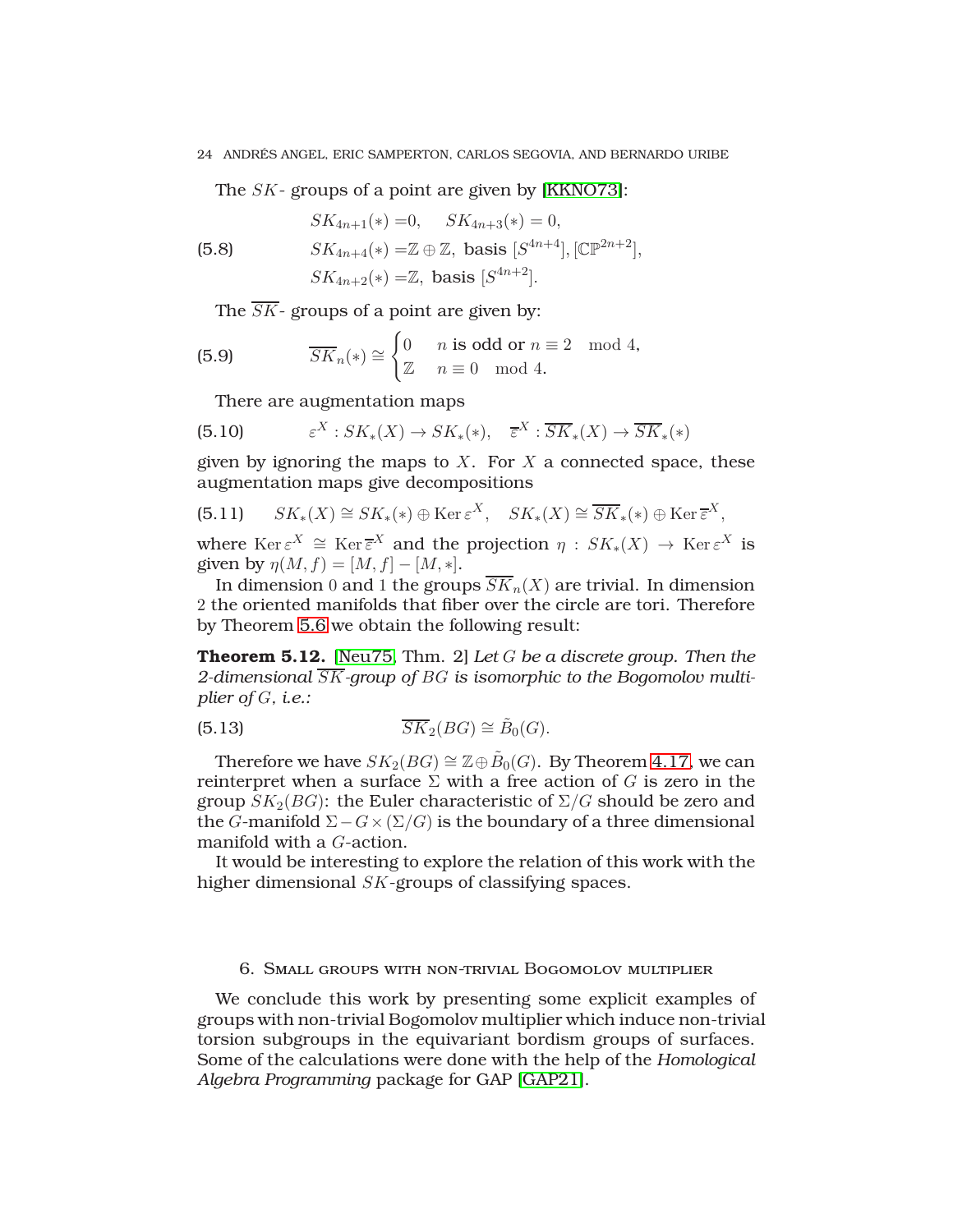6.1. **2-group of size 64.** The smallest groups with non-trivial Bogomolov multiplier are 2-groups of order 64. There are 9 of them and all are in the same isoclinism class. By [\[Mor14,](#page-27-20) Thm 1.2] they all have isomorphic Bogomolov multipliers and in this case it is the group  $\mathbb{Z}/2$ . Among the 9 isoclinic groups we chose to study the group

$$
(6.1) \tC_8 \rtimes Q_8
$$

which is the semidirect product of the group of quaternions  $Q_8$  with the cyclic group  $C_8$  of order 8; this group is denoted

$$
SmallGroup(64,182)
$$

in the GAP small groups library. Consider the presentations of the groups  $Q_8 = \langle a, b \colon a^2 = b^2, aba^{-1} = b^{-1} \rangle$  and  $C_8 = \langle c \colon c^8 = 1 \rangle$  and the action of  $Q_8$  on  $C_8$  given by the equations

(6.2) 
$$
a \cdot c = c^3, \quad b \cdot c = c^5, \quad (ab) \cdot c = c^7.
$$

Since  $H^2(C_8, \mathbb{C}^*) = 0 = H^2(Q_8, \mathbb{C}^*)$ , we know by the Lyndon-Hochschild spectral sequence that

(6.3) 
$$
H^2(C_8 \rtimes Q_8, \mathbb{C}^*) \cong H^1(Q_8, H^1(C_8, \mathbb{C}^*)).
$$

Denote  $\widehat{C}_8 := \text{Hom}(C_8, \mathbb{C}^*) = H^1(C_8, \mathbb{C}^*)$  and let  $\widehat{C}_8 = \langle \rho : \rho^8 = 1 \rangle$  with  $\rho(c) = e^{\frac{2\pi i}{8}}$ . Take the first two terms of the complex  $C^*(Q_8, \widehat{C}_8)$ 

(6.4) 
$$
\widehat{C}_8 \xrightarrow{\delta} \mathrm{Map}(Q_8, \widehat{C}_8)
$$

and note that

(6.5) 
$$
\delta(\rho^k)(a^{\pm}) = \rho^{-2k}, \ \delta(\rho^k)(b^{\pm}) = \rho^{4k}, \n\delta(\rho^k)((ab)^{\pm}) = \rho^{2k}, \ \delta(\rho^k)(a^2) = \rho^0.
$$

On the other hand, take the 1-cocycle  $F: Q_8 \to \widehat{C}_8$  defined by the equations

(6.6) 
$$
F(a^{\pm}) = \rho^2, \ F(b^{\pm}) = \rho^0,
$$

(6.7) 
$$
F((ab)^{\pm}) = \rho^2, F(a^2) = \rho^0,
$$

and note that F does not bound but  $F^2 = \delta(\rho^2)$ . We have therefore that

(6.8) 
$$
H^1(Q_8, \widehat{C}_8) \cong \langle [F] \colon [F^2] = 0 \rangle \cong \mathbb{Z}/2.
$$

Now, any abelian subgroup of  $C_8 \rtimes Q_8$  splits as a semi-direct product of abelian groups  $C \rtimes A$  with  $C \subset C_8$  and  $A \subset Q_8$ . Since A can only be  $\mathbb{Z}/4$  or  $\mathbb{Z}/2$ , it is now straightforward to check that  $[F]|_{C\rtimes A}=0$ . Hence [F] is the generator of the Bogomolov multiplier of  $C_8 \rtimes Q_8$  and we have that

(6.9) 
$$
\overline{\Omega}_2^{U,C_8 \rtimes Q_8} \cong \overline{\Omega}_2^{SO,C_8 \rtimes Q_8} \cong \mathbb{Z}/2.
$$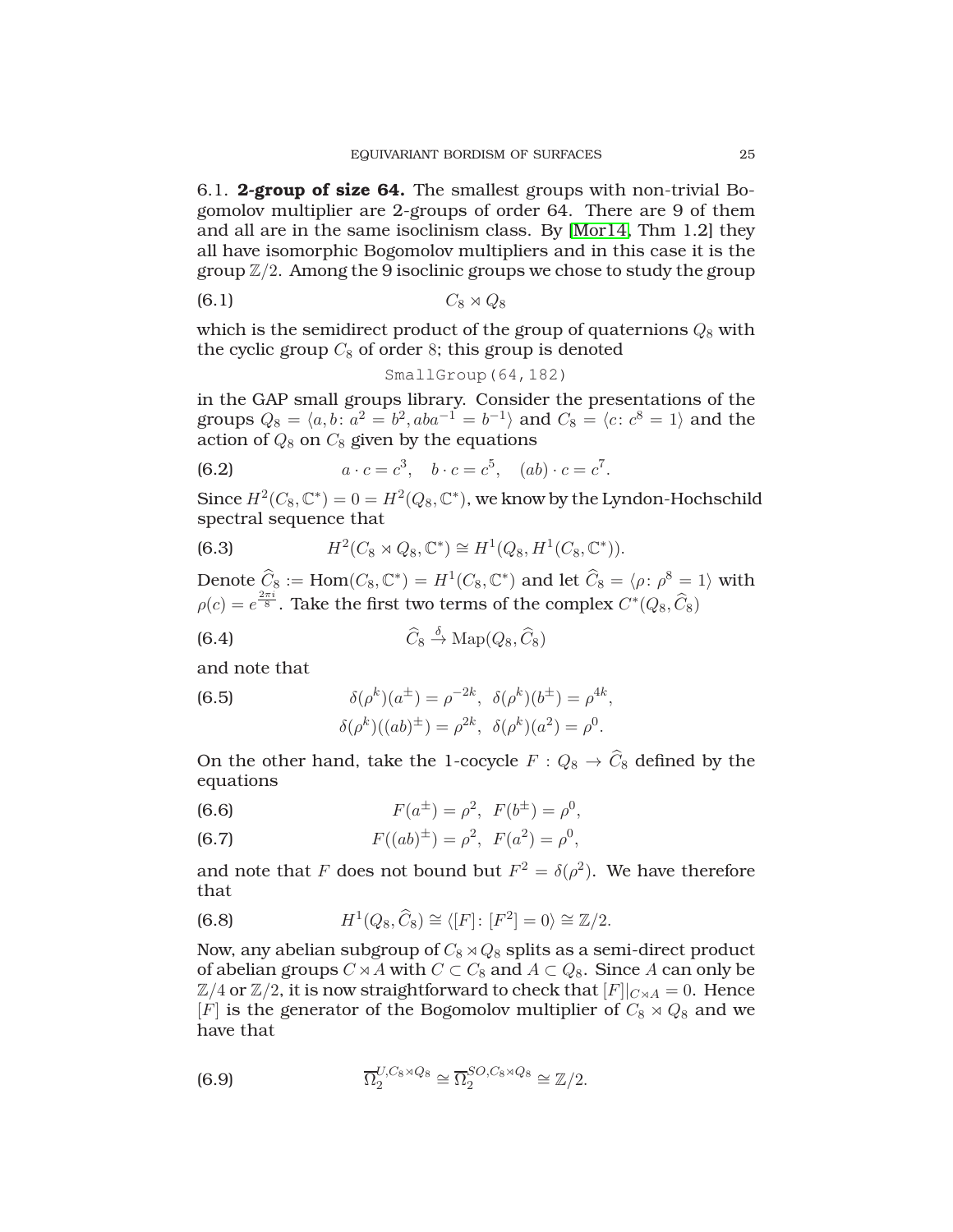Finally, with the explicit description of  $F$  we can define a surface  $\Sigma_2$  of genus 2 which defines the generator of  $\widetilde{\Omega}_2^U(B(C_8\rtimes Q_8)).$  Consider the presentation of the fundamental group of the surface

(6.10) 
$$
\pi_1(\Sigma_2) = \langle x, y, z, w : [x, y][z, w] = 1 \rangle
$$

and define the following assignment

(6.11) Φ : π1(Σ2) → C<sup>8</sup> ⋊ Q<sup>8</sup>

<span id="page-25-0"></span>
$$
x \mapsto a, \ \ y \mapsto c, \ \ z \mapsto ab, \ \ w \mapsto c,
$$

which induces a surjective homomorphism since

(6.12) 
$$
\Phi([x, y][z, w]) = aca^{-1}c^{-1}(ab)c(ab)^{-1}c^{-1} = c^{3}c^{-1}c^{7}c^{-1} = c^{0}.
$$

The homomorphism  $\Phi$  induces a map  $B\Phi : \Sigma_2 \to B(C_8 \rtimes Q_8)$ , and from the construction above of F, we deduce that  $B\Phi_*[\Sigma_2]$  generates the group  $H_2(B(C_8 \rtimes Q_8), \mathbb{Z})$ .

Hence the surface

(6.13) 
$$
\widetilde{\Sigma} := B\Phi^* E(C_8 \rtimes Q_8)
$$

is a unitary surface with a free action of  $C_8 \rtimes Q_8$  which does not equivariantly bound.

By Theorem [4.27](#page-20-0) the class of  $\tilde{\Sigma}$  is the generator of the torsion subgroup of  $\Omega_2^{SO,C_8 \rtimes Q_8}$ :

(6.14) 
$$
\operatorname{Tor}_{\mathbb{Z}} \Omega_2^{SO,C_8 \times Q_8} = \langle [\widetilde{\Sigma}] \rangle \cong \mathbb{Z}/2.
$$

To make sure that the Euler characteristic vanishes, we take the bordism class

(6.15) 
$$
[\widetilde{\Sigma}] - [(C_8 \rtimes Q_8) \times \Sigma_2] \in \overline{\Omega}_2^{U, C_8 \rtimes Q_8} \cong \mathbb{Z}/2
$$

and by Theorem [4.27](#page-20-0) we conclude that this class is indeed the generator of the torsion subgroup of  $\Omega_2^{U,C_8 \rtimes Q_8}$ :

(6.16) 
$$
\operatorname{Tor}_{\mathbb{Z}} \Omega_2^{U, C_8 \times Q_8} = \langle [\widetilde{\Sigma}] - [(C_8 \times Q_8) \times \Sigma_2] \rangle \cong \mathbb{Z}/2.
$$

6.2. **3-group of size 243.** The smallest 3-groups with non-trivial Bogomolov multiplier are of order 243, and the three of them are isoclinic with Bogomolov multiplier the group  $\mathbb{Z}/3$ . We chose to study the group

$$
(6.17) \tG := (C_9 \rtimes C_9) \rtimes C_3
$$

which is defined by the presentation (6.18)

$$
G = \langle a, b, c \colon a^3 = c^3, a^9 = b^9 = 1, [a, b] = c^8 b^6, [b, c] = a^3, [a, c] = b^3 c^6 \rangle.
$$

The left  $C_9$  is generated by c, the middle  $C_9$  by b and the right  $C_3$  by ab, and their corresponding actions are

(6.19) 
$$
bcb^{-1} = c^4, (ab)b(ab)^{-1} = c^8b^7, (ab)c(ab)^{-1} = cb^3.
$$

This group corresponds to the small group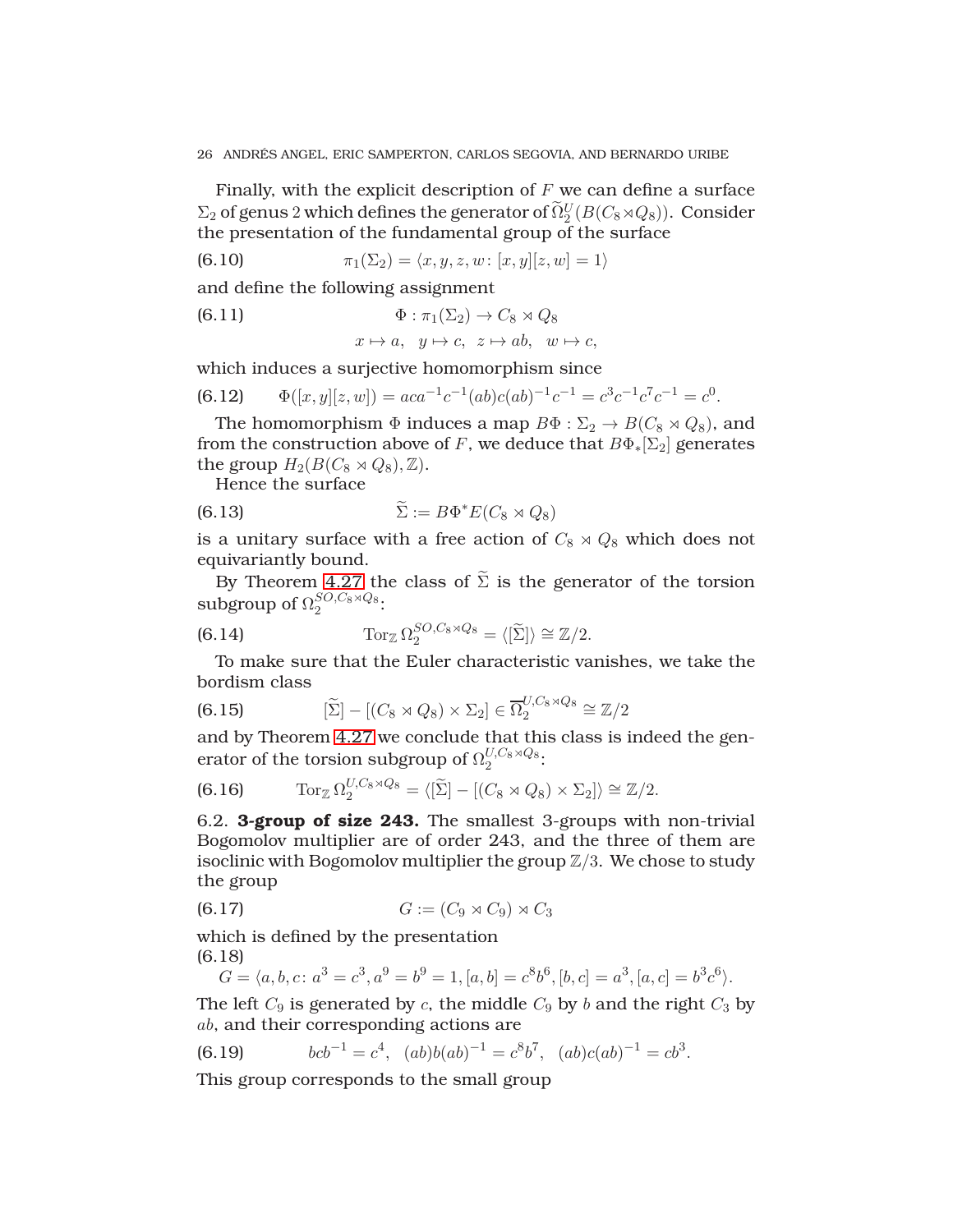SmallGroup(243,30)

in the small groups library of GAP [\[GAP21\]](#page-27-19).

The second page of the Lyndon-Hochschild spectral sequence has for terms

(6.20)  $H^2(C_9 \rtimes C_9, \mathbb{C}^*)^{C_3} = 0$ ,  $H^1(C_3, H^1(C_9 \rtimes C_9, \mathbb{C}^*)) = \mathbb{Z}/3$ ,  $H^2(C_3, \mathbb{C}^*) = 0$ 

where the middle term encodes the information of the Bogomolov multiplier.

Consider the surface  $\Sigma_2$  of genus 2 as in [\(6.10\)](#page-25-0) and define the assignment

(6.21) 
$$
\Phi: \pi_1(\Sigma_2) \to (C_9 \rtimes C_9) \rtimes C_3
$$

$$
x \mapsto a, \ y \mapsto b^6, \ z \mapsto c, \ w \mapsto b,
$$

which induces a surjective homomorphism since  $[a, b^6] = a^3$ ,  $[c, b] =$  $a^6$  and

(6.22) 
$$
\Phi([x,y][z,w]) = [a,b^6][c,b] = 1.
$$

The map  $B\Phi : \Sigma_2 \to B((C_9 \rtimes C_9) \rtimes C_3)$  generates the Bogomolov multiplier and therefore the surface  $\Sigma := (B\Phi)^* E((C_9 \rtimes C_9) \rtimes C_3)$  generates the torsion subgroup of the equivariant oriented bordism group of surfaces

(6.23) 
$$
\operatorname{Tor}_{\mathbb{Z}} \Omega_2^{SO,(C_9 \rtimes C_9) \rtimes C_3} = \langle [\widetilde{\Sigma}] \rangle \cong \mathbb{Z}/3.
$$

In the unitary case we have

$$
(6.24) \qquad \operatorname{Tor}_{\mathbb{Z}} \Omega_2^{U, (C_9 \rtimes C_9) \rtimes C_3} = \langle [\widetilde{\Sigma}] - [(C_9 \rtimes C_9) \rtimes C_3 \times \Sigma_2] \rangle \cong \mathbb{Z}/3.
$$

The surface  $\Sigma$  is a surface of genus 486 with a free action of ( $C_9 \rtimes$  $C_9$ )  $\times$   $C_3$  which does not equivariantly bound.

## CONFLICT OF INTEREST

On behalf of all authors, the corresponding author states that there is no conflict of interest.

### **REFERENCES**

- <span id="page-26-3"></span>[Á09] Andrés Ángel. A spectral sequence for orbifold cobordism. In *Algebraic topology—old and new*, volume 85 of *Banach Center Publ.*, pages 141– 154. Polish Acad. Sci. Inst. Math., Warsaw, 2009.
- <span id="page-26-0"></span>[Bog87] F. A. Bogomolov. The Brauer group of quotient spaces of linear representations. *Izv. Akad. Nauk SSSR Ser. Mat.*, 51(3):485–516, 688, 1987.
- <span id="page-26-1"></span>[CF64] P. E. Conner and E. E. Floyd. *Differentiable periodic maps*. Ergebnisse der Mathematik und ihrer Grenzgebiete, N. F., Band 33. Academic Press Inc., Publishers, New York; Springer-Verlag, Berlin-Göttingen-Heidelberg, 1964.
- <span id="page-26-2"></span>[CF66] P. E. Conner and E. E. Floyd. Maps of odd period. *Ann. of Math. (2)*, 84:132–156, 1966.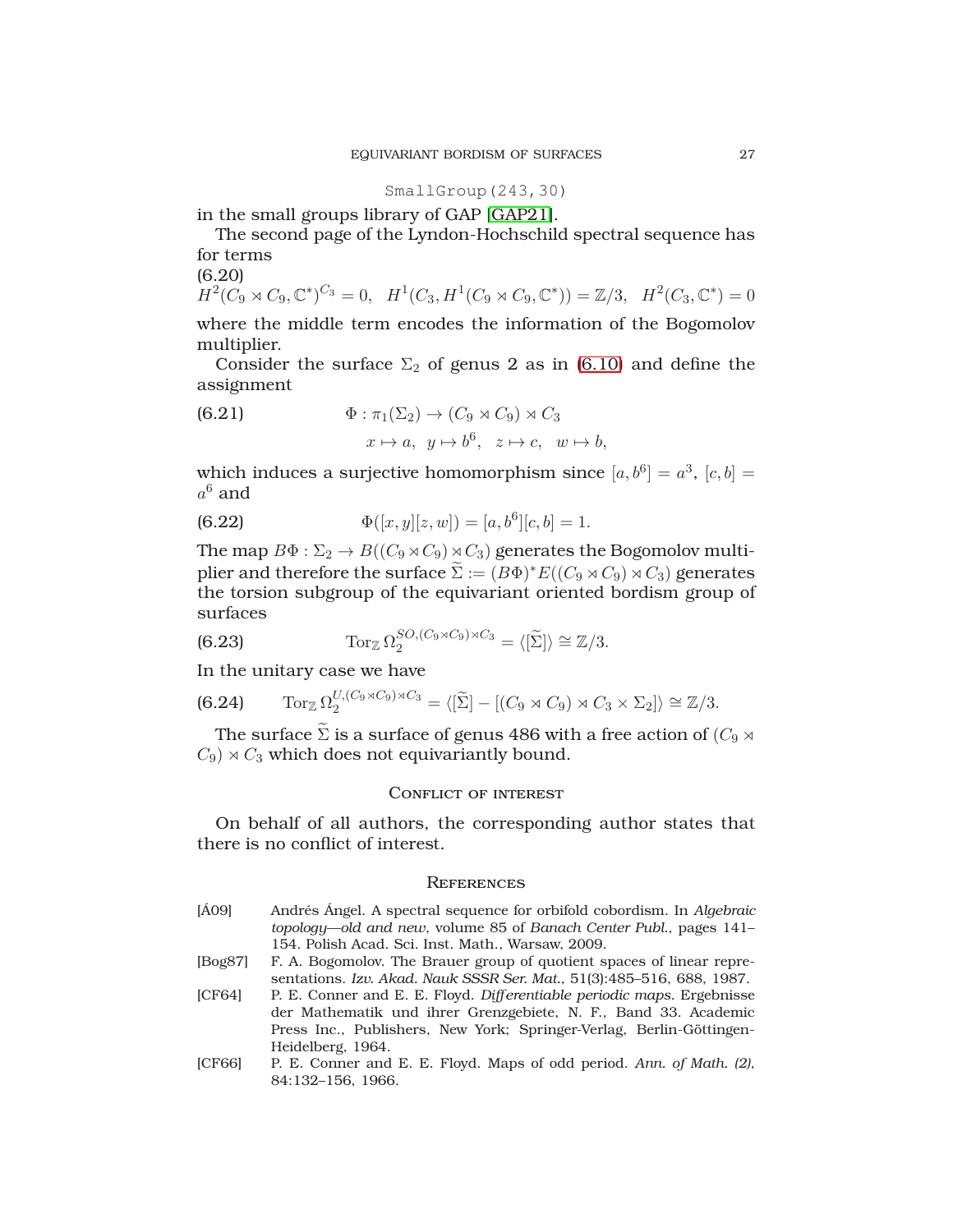- <span id="page-27-19"></span>[GAP21] The GAP Group. *GAP – Groups, Algorithms, and Programming, Version 4.11.1*, 2021.
- <span id="page-27-4"></span>[GM97] J. P. C. Greenlees and J. P. May. Localization and completion theorems for MU-module spectra. *Ann. of Math. (2)*, 146(3):509–544, 1997.
- <span id="page-27-15"></span>[Han05] Bernhard Hanke. Geometric versus homotopy theoretic equivariant bordism. *Math. Ann.*, 332(3):677–696, 2005.
- <span id="page-27-12"></span>[Jän68] Klaus Jänich. Charakterisierung der Signatur von Mannigfaltigkeiten durch eine Additivitätseigenschaft. *Invent. Math.*, 6:35–40, 1968.
- <span id="page-27-11"></span>[Jän69] Klaus Jänich. On invariants with the Novikov additive property. *Math. Ann.*, 184:65–77, 1969.
- <span id="page-27-17"></span>[Kar87] Gregory Karpilovsky. *The Schur multiplier*, volume 2 of *London Mathematical Society Monographs. New Series*. The Clarendon Press, Oxford University Press, New York, 1987.
- <span id="page-27-13"></span>[KKNO73] U. Karras, M. Kreck, W. D. Neumann, and E. Ossa. *Cutting and pasting of manifolds;* SK*-groups*. Mathematics Lecture Series, No. 1. Publish or Perish, Inc., Boston, Mass., 1973.
- <span id="page-27-8"></span>[Kun10] Boris Kunyavskiı̆. The Bogomolov multiplier of finite simple groups. In *Cohomological and geometric approaches to rationality problems*, volume 282 of *Progr. Math.*, pages 209–217. Birkhäuser Boston, Boston, MA, 2010.
- <span id="page-27-0"></span>[Lan72] Peter S. Landweber. Equivariant bordism and cyclic groups. *Proc. Amer. Math. Soc.*, 31:564–570, 1972.
- <span id="page-27-5"></span>[Löf74] Peter Löffler. Bordismengruppen unitärer Torusmannigfaltigkeiten. *Manuscripta Math.*, 12:307–327, 1974.
- <span id="page-27-3"></span>[May96] J. P. May. *Equivariant homotopy and cohomology theory*, volume 91 of *CBMS Regional Conference Series in Mathematics*. Published for the Conference Board of the Mathematical Sciences, Washington, DC; by the American Mathematical Society, Providence, RI, 1996. With contributions by M. Cole, G. Comezaña, S. Costenoble, A. D. Elmendorf, J. P. C. Greenlees, L. G. Lewis, Jr., R. J. Piacenza, G. Triantafillou, and S. Waner.
- <span id="page-27-9"></span>[Mor12] Primož Moravec. Unramified Brauer groups of finite and infinite groups. *Amer. J. Math.*, 134(6):1679–1704, 2012.
- <span id="page-27-20"></span>[Mor14] Primož Moravec. Unramified Brauer groups and isoclinism. *Ars Math. Contemp.*, 7(2):337–340, 2014.
- <span id="page-27-14"></span>[Neu75] Walter D. Neumann. Manifold cutting and pasting groups. *Topology*, 14(3):237–244, 1975.
- <span id="page-27-18"></span>[Oli80] Robert Oliver. sk<sup>1</sup> for finite group rings: Ii. *Mathematica Scandinavica*, 47:195–231, 1980.
- <span id="page-27-1"></span>[Oss72] Erich Ossa. Unitary bordism of abelian groups. *Proc. Amer. Math. Soc.*, 33:568–571, 1972.
- <span id="page-27-10"></span>[Row78] Russell J. Rowlett. The fixed-point construction in equivariant bordism. *Trans. Amer. Math. Soc.*, 246:473–481, 1978.
- <span id="page-27-2"></span>[Row80] Russell J. Rowlett. Bordism of metacyclic group actions. *Michigan Math. J.*, 27(2):223–233, 1980.
- <span id="page-27-6"></span>[Sam20] Eric Samperton. Schur-type invariants of branched G-covers of surfaces. In *Topological phases of matter and quantum computation*, volume 747 of *Contemp. Math.*, pages 173–197. Amer. Math. Soc., [Providence], RI, 2020.
- <span id="page-27-7"></span>[Sam21] Eric Samperton. Free actions on surfaces that do not extend to arbitrary actions on 3-manifolds. *arXiv:2107.06982*, 2021.
- <span id="page-27-16"></span>[Sch04] I. Schur. Über die Darstellung der endlichen Gruppen durch gebrochen lineare Substitutionen. *J. Reine Angew. Math.*, 127:20–50, 1904.